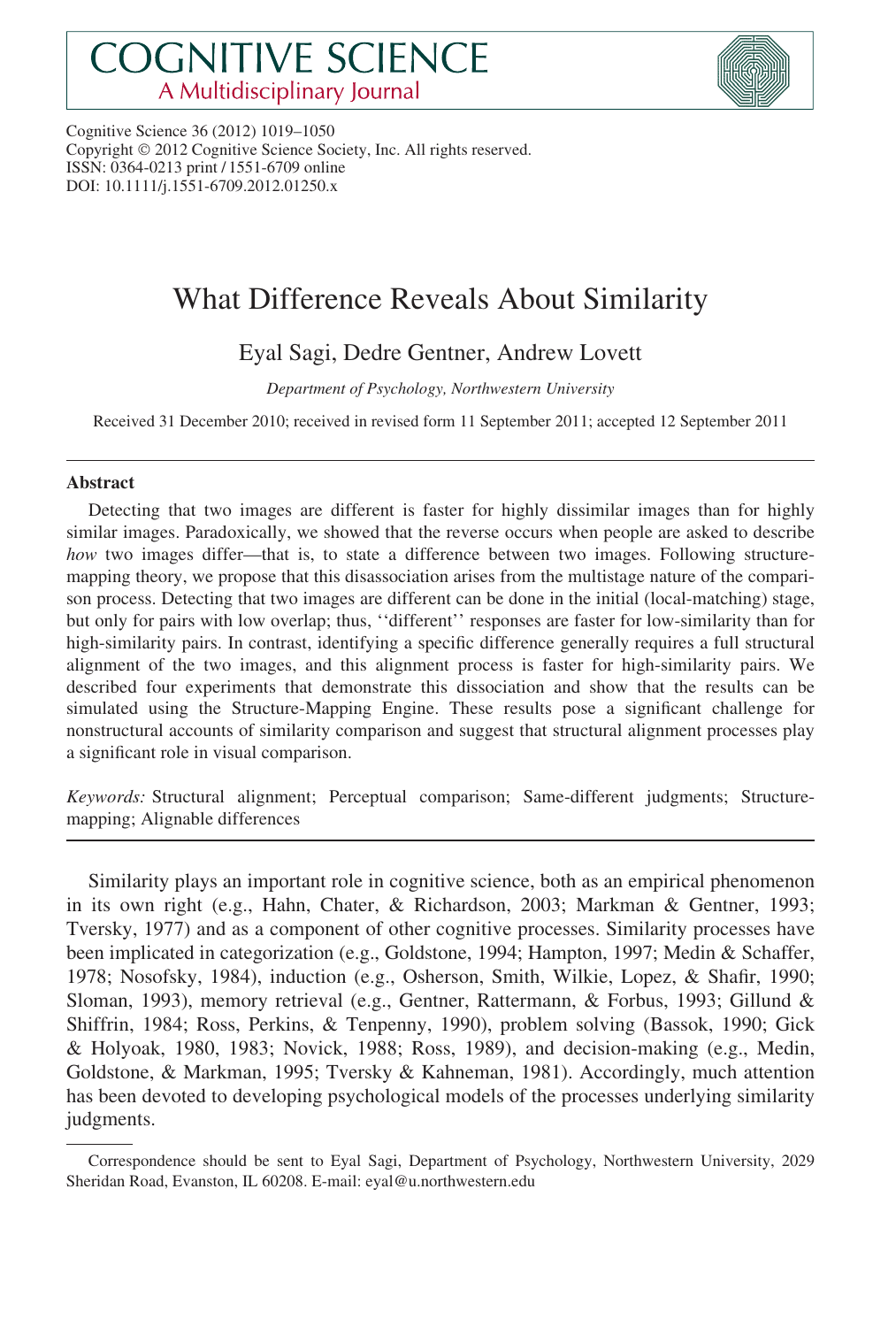Yet, despite the centrality of similarity processing, there is no general agreement as to how to model it. One reason for this is the lack of agreement on how concepts are represented in the mind. For example, Tversky's (1977) classic contrast model assumes representations composed of independent features. Another prominent class of models assumes high-dimensional spatial representations (e.g., Shepard, 1974). A third class of models assumes structured representations and accords a central role to aligning these representations in similarity processing (Gentner, 1983; Gentner & Markman, 1997; Holyoak & Thagard, 1989; Hummel & Holyoak, 1997; Larkey & Love, 2003). In this paper, we examine the psychology of difference detection as a way of distinguishing among these competing models of similarity. We suggest that models that include structural alignment can best account for the phenomena.

We first draw predictions from structure-mapping theory (SMT), in which difference detection is an integral part of similarity processing. Then we compare its predictions with those made by other classes of models. According to SMT (Falkenhainer, Forbus, & Gentner, 1989; Gentner, 1983, 2003; Gentner & Markman, 1993, 1994, 1997; Markman & Gentner, 1993), comparing two things involves a process of structural alignment. The alignment of two representations goes beyond the identification of shared features; it also requires finding correspondences between the relations that connect the features. Because structure-mapping postulates that similarity involves an alignment of representational structure, it naturally predicts a psychological distinction between alignable differences and nonalignable differences. Alignable differences are differences that occupy corresponding positions in their respective relational structures; they emerge when the two representations have been aligned. For example, in Fig. 1, the black circle in A versus white center circle in B constitute an alignable difference. Nonalignable differences are differences that do not occupy corresponding roles (or between items that cannot be aligned). In Fig. 1, if we compare A and C, the lion in C is a nonalignable difference, as is the black center in A.

An important prediction of SMT—and one central to the logic of this paper—is that alignable differences are in general more salient than nonalignable differences.<sup>1</sup> This follows from the more general claim that comparing two things makes their common structure more salient. Indeed, phenomenologically, alignable differences often seem to pop out. For example, in Fig. 1, the alignable difference between the top two figures (A and B) stands out immediately, whereas the nonalignable differences between A and C do not. This is advantageous in that alignable differences (by definition) are more relevant to the common causal or perceptual structure that is the basis for the comparison. But it leads to the rather paradoxical prediction that it should be easier to notice differences for high-similarity than for lowsimilarity pairs. There are two reasons for this within SMT. First, high-similarity pairs are easier to align than low-similarity pairs (as amplified below); and once two representations are aligned, the alignable differences stand out. Second, high-similarity pairs have larger common systems than low-similarity pairs and thus more slots for alignable differences. Structure-mapping theory thus predicts that difference identification should be faster for high-similarity pairs than for low-similarity pairs. We test this claim in this paper.

While there has up to now been no evidence on the relative speed of detecting differences between alignable versus nonalignable pairs, there is evidence from both conceptual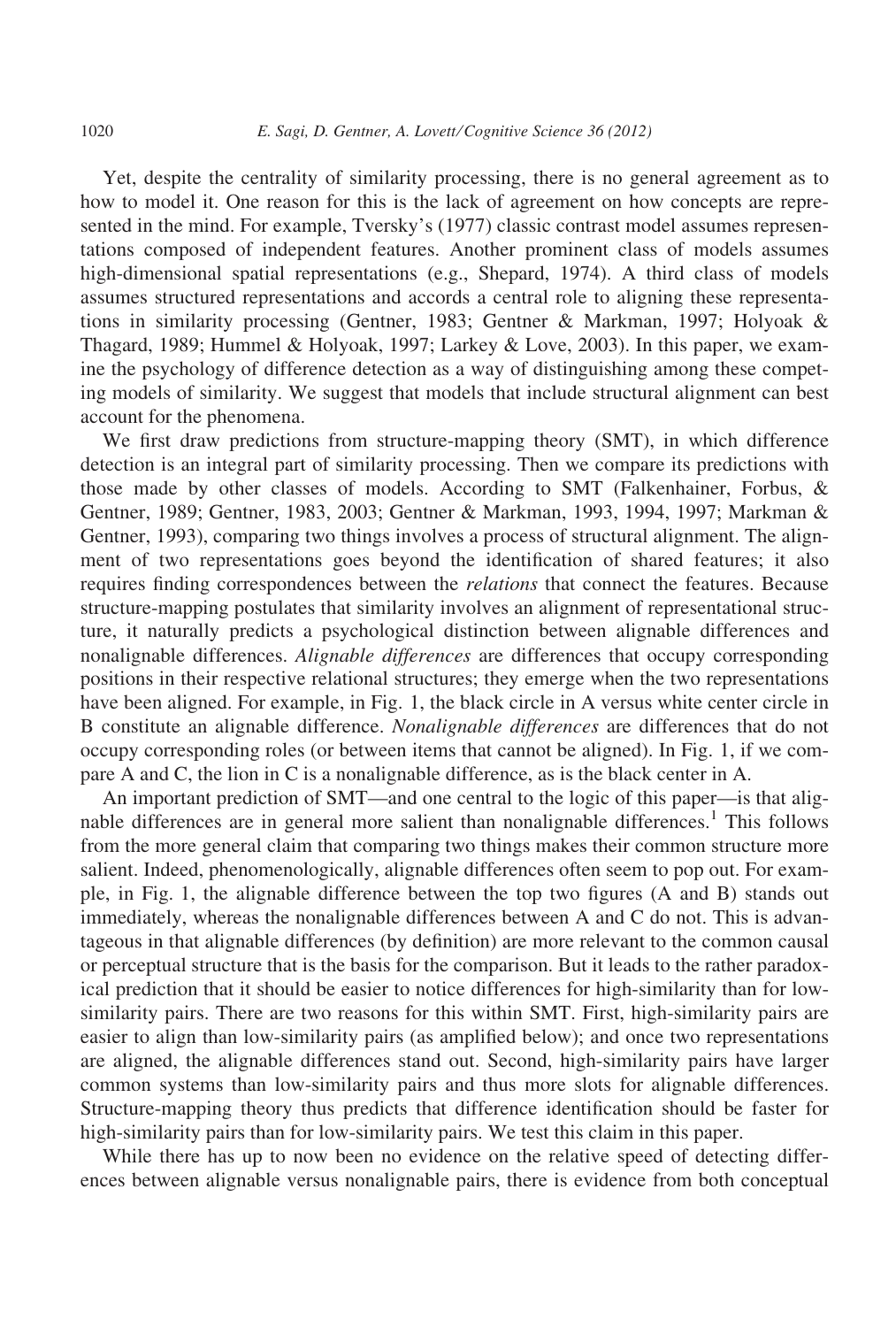

Fig. 1. Sample stimuli from Experiment 1. Images in the same row represent high-similarity pairs; images in the same column represent low-similarity pairs.

and perceptual comparisons for the two related claims—(1) that alignable differences are more salient than nonalignable differences; and (2) that differences are easier to detect for high-similarity pairs than for low-similarity pairs. Using a speeded-difference task, Gentner and Markman (1994) gave participants a page full of word pairs and asked them to find a difference between as many pairs as possible in a brief time period. Participants identified differences for many more high-similarity pairs than low-similarity pairs, and this surplus was chiefly made up of alignable differences. Applying this framework to perceptual comparison, Markman and Gentner (1996) gave participants image pairs and asked them to list either differences or commonalities. Again, participants listed more differences for highly similar images than for less similar ones, and again, this surplus was made up of alignable differences. Finally, Gentner and Gunn (2001) asked people to compare word pairs and write a commonality, and then gave them a speeded-difference task. As in the prior two studies, participants generated more differences (mostly alignable differences) for high-similarity than for low-similarity pairs. In addition, they generated more (alignable) differences for the previously compared pairs than for new pairs, showing the specific connection between alignment and difference-noticing. According to structuremapping, the above findings stem from the related facts that (a) alignable differences are faster and easier to note than nonalignable differences (in general), and (b) high-similarity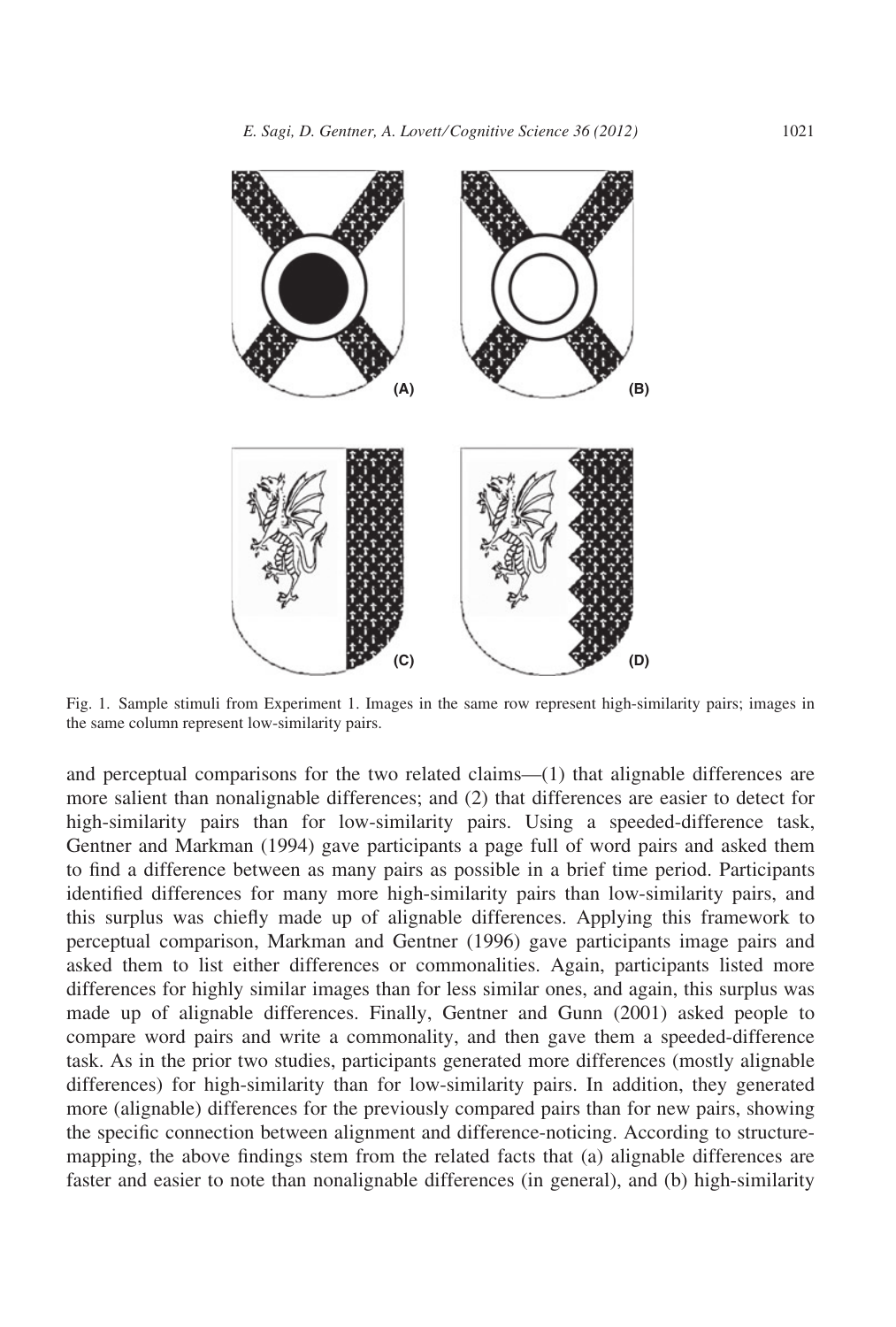pairs are easier to align than low-similarity pairs, as amplified below. Together these lead to the prediction that difference-identification will be faster for high-similarity than for low-similarity pairs.

On the face of it, this prediction seems at odds with a venerable body of research on same-different judgments. A well-established result is that the more similar two images are, the more difficult it is to identify that they are different (e.g., Farell, 1985; Goldstone  $\&$ Medin, 1994; Luce, 1986; Posner & Mitchell, 1967; Tversky, 1969). That is, the more similar two things are, the more time people require to say ''different'' (and the more likely they are to erroneously identify the pair as ''same''). This result runs in the opposite direction from the prediction that people will be faster to identify differences in similar images than in dissimilar ones. For example, in Fig. 1, people should be faster to say ''different'' for pair AC than for pair AB; yet they should be faster to identify a specific difference for pair AB than for pair AC.

This disassociation poses problems for traditional accounts of similarity, as discussed below. But structure-mapping can resolve this apparent contradiction. As noted above, SMT readily predicts the greater ease of difference-identification for high-similarity than for low-similarity pairs. To draw predictions for the same-different task from structuremapping, it is useful to review the alignment process as modeled by the Structure-Mapping Engine (SME) (Falkenhainer et al., 1989; Forbus, Gentner, & Law, 1995). Fig. 2 provides an overview of the three stages of this process (see also Gentner & Markman, 1997):

- 1. All possible local identity matches between elements in the two representations are made in parallel, $<sup>2</sup>$  regardless of whether they are mutually consistent.</sup>
- 2. The local matches are coalesced into a set of structurally consistent connected structures (called kernels).

| base<br>target | Stage 1<br>Local identity matches between the base and target<br>representations are made in parallel<br>(based on predicate identicality)                                                    |
|----------------|-----------------------------------------------------------------------------------------------------------------------------------------------------------------------------------------------|
|                | Stage 2:<br>Structural consistency is enforced<br>Consistent local matches are grouped to form small<br>submappings (kernels, 3 in this example)                                              |
|                | Stage 3:<br>Kernels are combined into maximal structurally<br>consistent mapping<br>·Candidate inferences (dashed line) are identified<br>·Alignable differences (dotted line) are identified |

Fig. 2. Diagram showing the three stages of structural alignment in SME.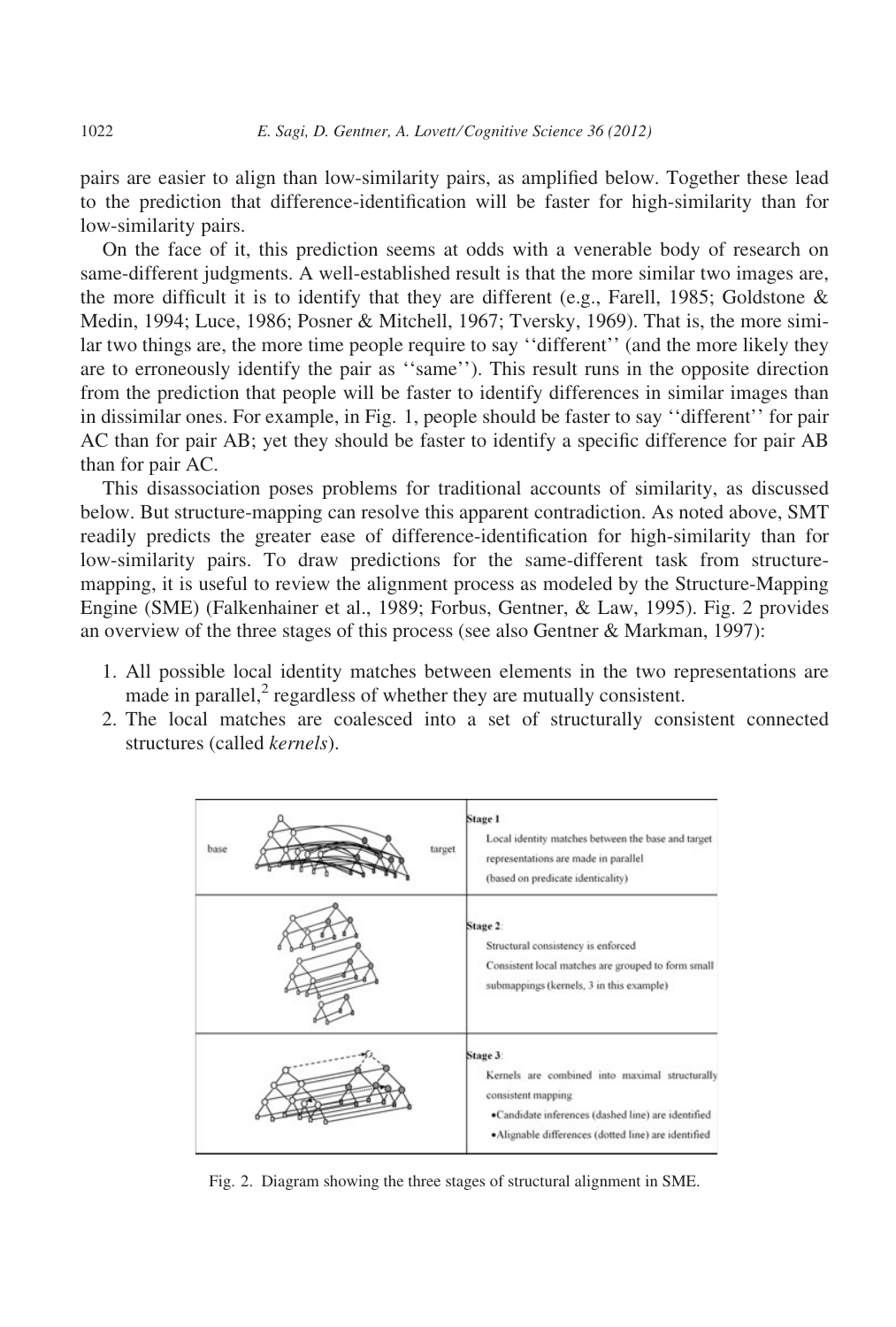3. The kernels are merged, beginning with the largest and deepest kernel<sup>3</sup> and adding others that are structurally consistent with it. This results in one or a few large, structurally consistent *global mappings* between the representations. The global mapping reveals both commonalities and alignable differences between the two representations. (At this stage, candidate inferences may also be projected from one representation to the other, but this will not concern us here.)

The reason that high-similarity pairs are faster to align than low-similarity pairs (Gentner & Kurtz, 2006) is that in high-similarity pairs, the initial matches are largely mutually consistent: the object-property matches support the relational matches, and the relational matches are consistent with each other. Because most of the matches are compatible, this typically results in a dominant large, well-structured kernel, which is much larger (in terms of its structural evaluation) than the next-largest kernel. This means that the greedy merge process only needs to run once.<sup>4</sup> For low-similarity pairs, there are typically many small kernels, and the final merge step may require comparing two or more different orders of merging. Thus, the merge stage takes longer for low-similarity than for high-similarity pairs (assuming equalsized representations). To use an analogy, a literal similarity match is like a wide highway with no branchpoints, whereas a low-similarity match is a set of faint criss-crossing paths.<sup>5</sup>

Given this alignment process, the prediction for the difference-identification task is straightforward. Because alignable differences emerge only from the global mapping, the process must proceed to the end. This means that whatever speeds up alignment will also speed difference-identification. Thus, difference-identification should be faster for high-similarity than for low-similarity pairs. To make predictions for the same-different task, consider first the high-similarity case. For high-similarity pairs, the same alignment process just described takes place; once the global mapping is made, a difference will be apparent and the ''different'' response can be made. But in the low-similarity case, a full alignment is not needed. For highly dissimilar pairs, there will be very few initial local matches (relative to the size of the representations). Since the possibility that two images are identical can be ruled out without proceeding further (Markman & Gentner, 2005), a quick ''different'' response can be made in the first stage. So in the same-different task, low-similarity pairs will yield faster "different" responses than high-similarity pairs, because only the latter require a full alignment process.

Structure-mapping theory therefore predicts that the two tasks will show opposite patterns with respect to similarity. For the same-different task, which permits a shortcut for very dissimilar images, participants should be faster to respond ''different'' for dissimilar than for similar pairs. Thus, in Fig. 1, they should be faster to say "different" for pair A and C than for the highly similar pair A and B. In contrast, for the difference-identification task, which always requires aligning the images, participants should be faster to respond to similar than to dissimilar pairs. Because pair A and B share a common organizing structure (as well as many features), the alignment process should be easy and fast, causing the alignable difference between them (the color of the central circle) to leap out. It should take longer to identify a difference between A and C (the two leftmost images), which have only minimal alignable structure.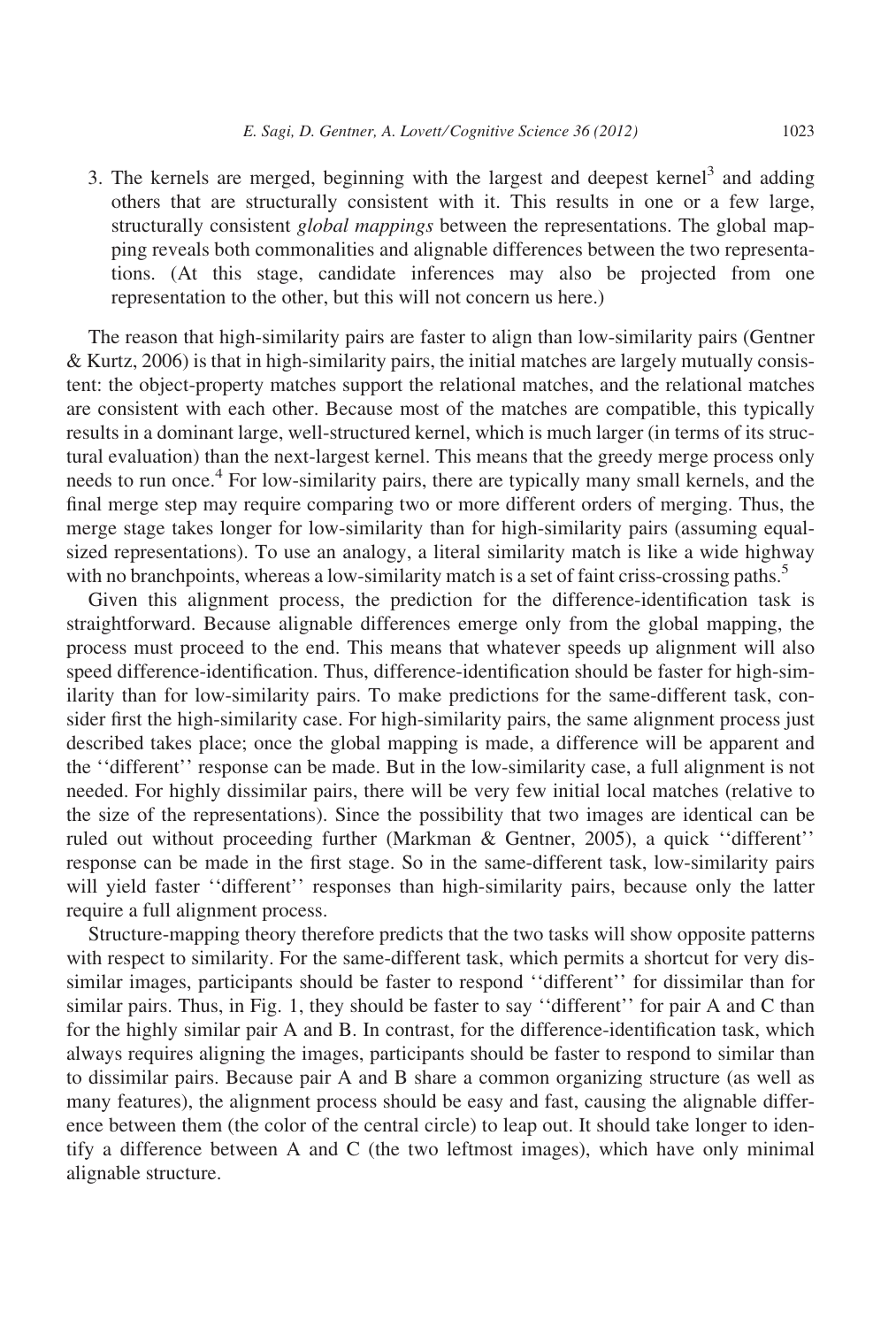If this predicted reversal is obtained—that is, if participants are faster to recognize that two images are different for low-similarity pairs but faster to identify a difference for highsimilarity pairs—it will pose significant challenges for two prominent classes of models of perceptual similarity. Both feature-intersection models and mental distance models account very naturally for the finding that people are faster and more accurate to say ''different'' for very different pairs than for rather similar pairs. However, they also most naturally predict the same pattern for difference-identification. The greater the number of differences between two objects, the easier it should be *both* to detect that they are different and to identify a specific difference between them.

In feature-intersection models (e.g., Tversky, 1977; see Navarro & Lee, 2004; for a comparison of several different feature-intersection models) objects are represented by sets of independent features. Similarity between objects is increased by shared features and decreased by distinctive features. The reverse applies when computing a difference judgment; two objects are more different the greater their number of distinctive features. Thus, the greater the number of distinctive features, the easier it should be to detect that two objects are different, and the easier it should be to identify a distinctive feature. For instance, in Fig. 1, it should be easier both to distinguish A from C (because they are different in several features) than A from B (because they vary on only a single feature); and the large number of distinctive features should also make it easier to identify differences between A and C than between A and B.

In mental distance models (e.g., Nosofsky, 1984; Shepard, 1974; Shoben, 1983) similarity is modeled as the inverse of the distance between points within a multi-dimensional mental space. Relative positions within this space can then be used to measure how different the two objects are from one another. The farther apart two points are within the space, the easier it should be both to detect that they are different and to find specific differences in dimensional values between them. Thus, people should be faster for the dissimilar pair A and C than for the similar pair A and B for both tasks.

#### 1. Plan of experiments

The prior research has used very different materials and response measures for the two tasks. In the present studies, we equated the tasks as far as possible. We used the same materials—pairs of images—for both tasks, and the same dependent measure, response times. Experiments 1 and 2 test whether the predicted disassociation between same-different responding and difference-identification occurs in human perceptual comparison. In Experiment 1, we gave participants pairs of structured images and asked them either to perform a same-different judgment or to identify a particular difference. In Experiment 2, we generalized the findings to more complex and naturalistic images. Experiment 3 tests an alternative account of the findings, and Experiment 4 tests a further prediction from structure-mapping theory. With these results in hand, we then present a computer simulation of both tasks, using the SME in combination with a sketching system that permits automatic encoding of perceptual materials.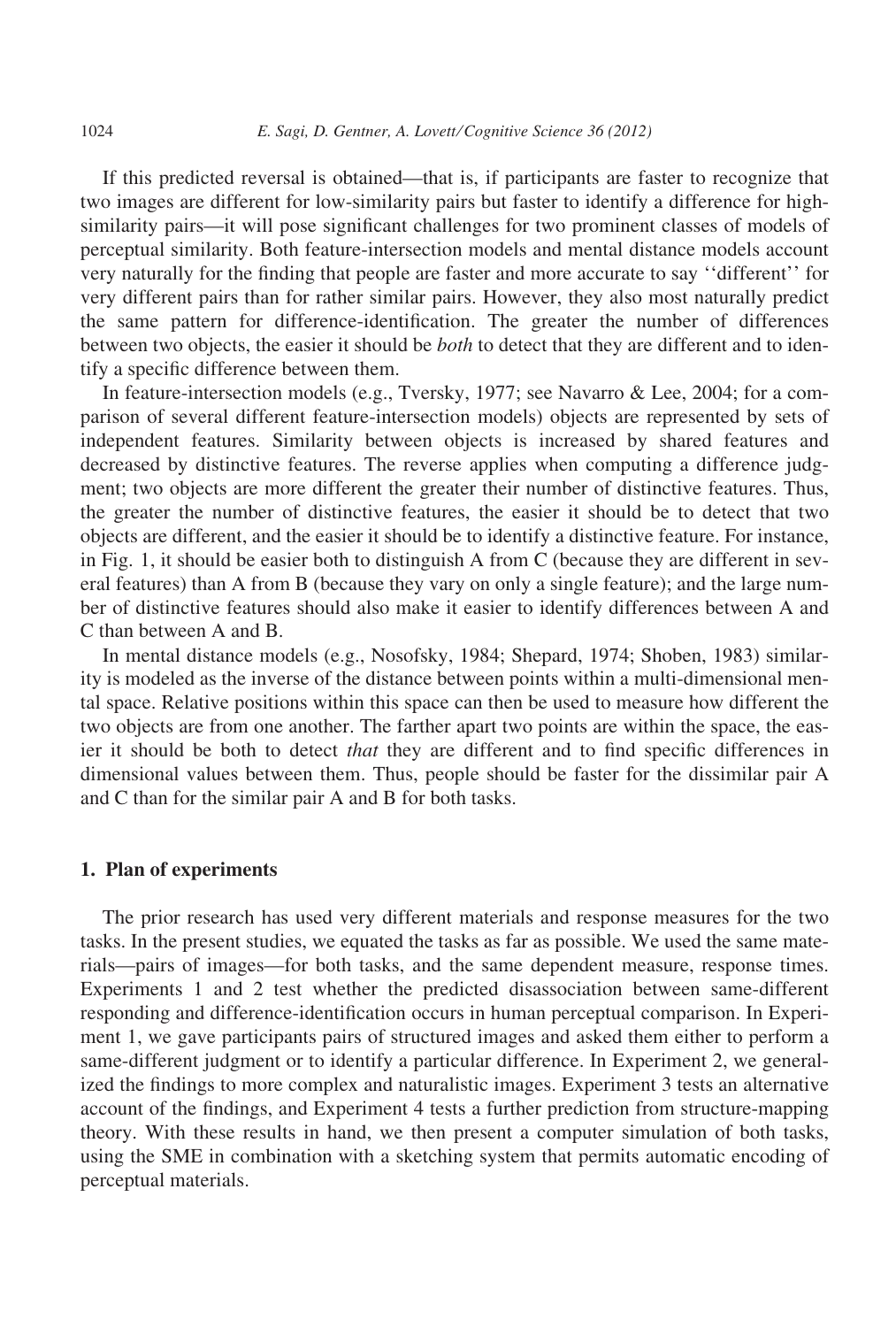#### 2. Experiment 1

In Experiment 1, we designed a highly controlled set of materials in which similar pairs differ on a single, salient, feature while dissimilar pairs differ on a multitude of salient features (see Fig. 1). One group of participants carried out a same-different task (S⁄D) and the other performed a difference-identification task, in which they were to type out a specific difference between the two images.

Structure-mapping theory predicts that the two tasks will show opposite patterns with respect to similarity. For the S⁄D task, participants need only complete the first stage of the alignment process to determine that the dissimilar images are different, and should therefore be faster to make a ''different'' judgment for these than for similar ones. However, because the difference-identification task requires aligning the images, participants should be faster to respond to a similar pair than to a dissimilar one. A third prediction is that response times should be longer for the difference-identification task than for the S⁄D task. This third prediction is less telling than the other two, because (a) it does not differentiate structuremapping from other models of comparison and (b) the result could simply stem from the fact that the difference-identification task requires verbalization. Nonetheless, failure to find this pattern would be problematic for our account.

## 2.1. Method

#### 2.1.1. Participants

Forty-four undergraduate students at Northwestern University were randomly assigned to the two conditions: 24 to the S⁄D condition and 20 to the difference-identification condition.

#### 2.1.2. Materials

The materials were 60 images designed in the likeness of heraldic shields. Forty of the images were pairs of highly similar and alignable images. In these high-similarity pairs, the two images differed in a single design element (e.g., the crest, a central component, etc.). These 20 pairs were then combined into groups of two pairs, such that the images of one pair would be highly dissimilar to the images of the other pair (see Fig. 1). An independent group of 14 raters provided similarity ratings on these image pairs. All participants rated the highsimilarity image pairs ( $M = .82$ ) as more similar than the low similar image pairs ( $M = .38$ ). For each group, half the participants viewed the two high-similarity pairs (e.g., A&B, C&D) and the other half viewed the two low-similarity pairs (e.g., A&C, B&D). The remaining 20 images were used to create 20 pairs of identical images (''same'' pairs). Each participant saw 10 high-similarity pairs and 10 low-similarity pairs, as well as the 20 ''same'' pairs.

Finally, 10 further pairs (5 identical and 5 non-identical) consisting of arrangements of geometrical forms were used for training.

#### 2.1.3. Procedure

The experiment was presented by computer. Participants read the instructions, completed a training phase, and then went on to the main task, presented in two blocks of equal length.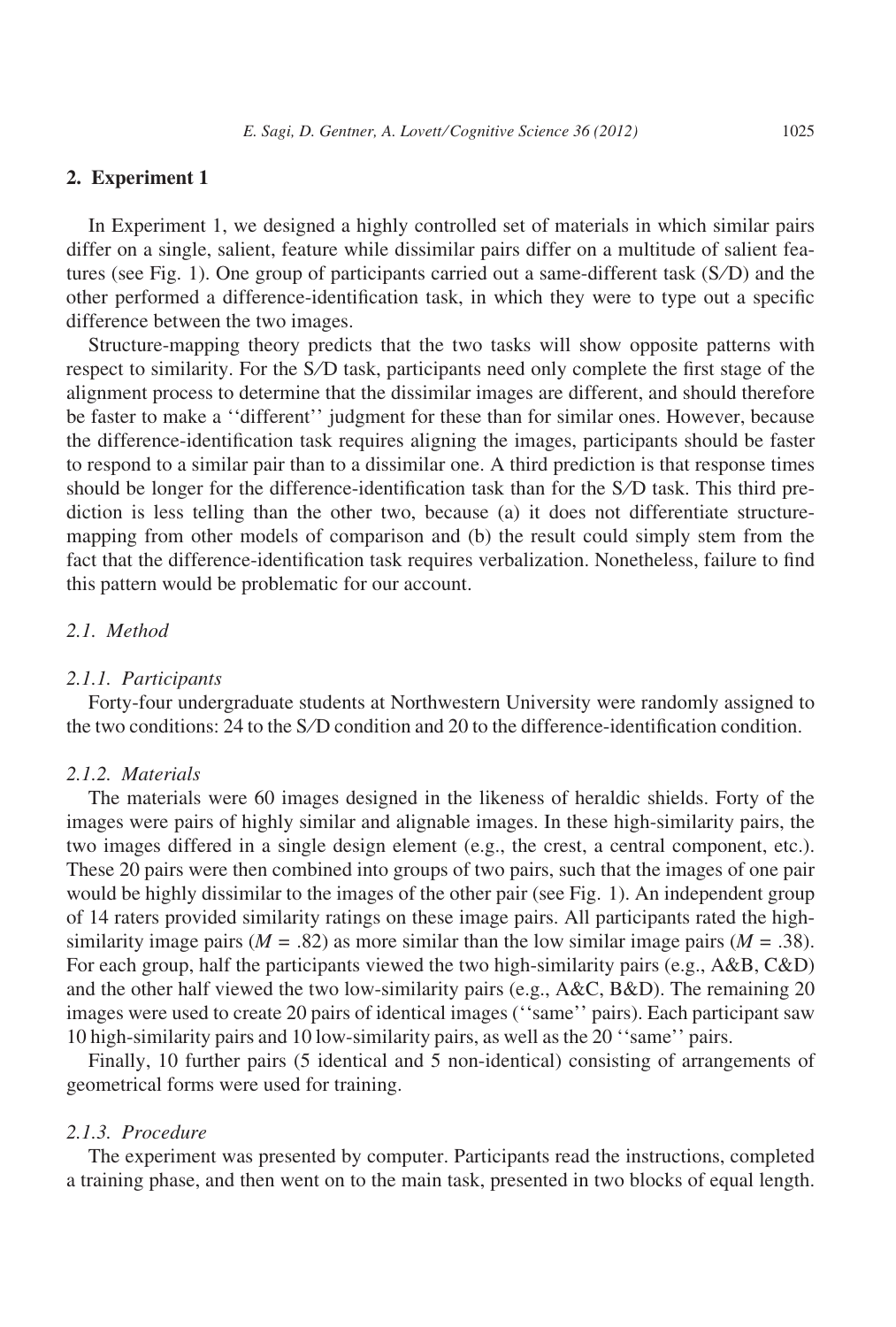For both groups, the presentation of each pair was preceded by a half-second fixation period during which a crosshair appeared at the center of the screen. In the S⁄D task, participants received 20 pairs in each block (half same and half different). For each image pair participants performed a same-different judgment (i.e., identical or non-identical) by pressing the left or right control key (with left-right assignment counterbalanced). The time between the onset of presentation and the response was recorded.

For the difference-identification task, participants received only the 20 different pairs (10 in each block). For each image pair, participants pressed the space key after identifying a difference. The image pair then disappeared and the participant typed in the response. The time between the onset of presentation of an image pair and participants' pressing the space bar was recorded.

#### 2.2. Results and discussion

Only correct ''different'' responses were used in the analysis. This excluded approximately 6.5% of the "different" responses. The mean results are shown in Fig. 3. As predicted by structure-mapping theory, the two tasks showed opposite patterns: participants were faster to make a ''different'' judgment for low-similarity pairs than for high-similarity pairs but were slower to identify a difference between low-similarity pairs than between high-similarity pairs.

The median response time for each of the two types of experimental pairs was calculated for each participant and the results were analyzed using a repeated-measures anova of Task(between-s)  $\times$  Similarity(within-s).<sup>6</sup> This analysis confirmed the predicted interaction between task (S⁄D judgment vs. difference-identification) and similarity (high-similarity vs. low-similarity),  $F(1,42) = 16.41$ ,  $MS_e = 1.07$ ,  $p < .001$ ,  $\eta^2 = .25$ .



Fig. 3. Results of Experiment 1 (error bars represent the standard error of the mean).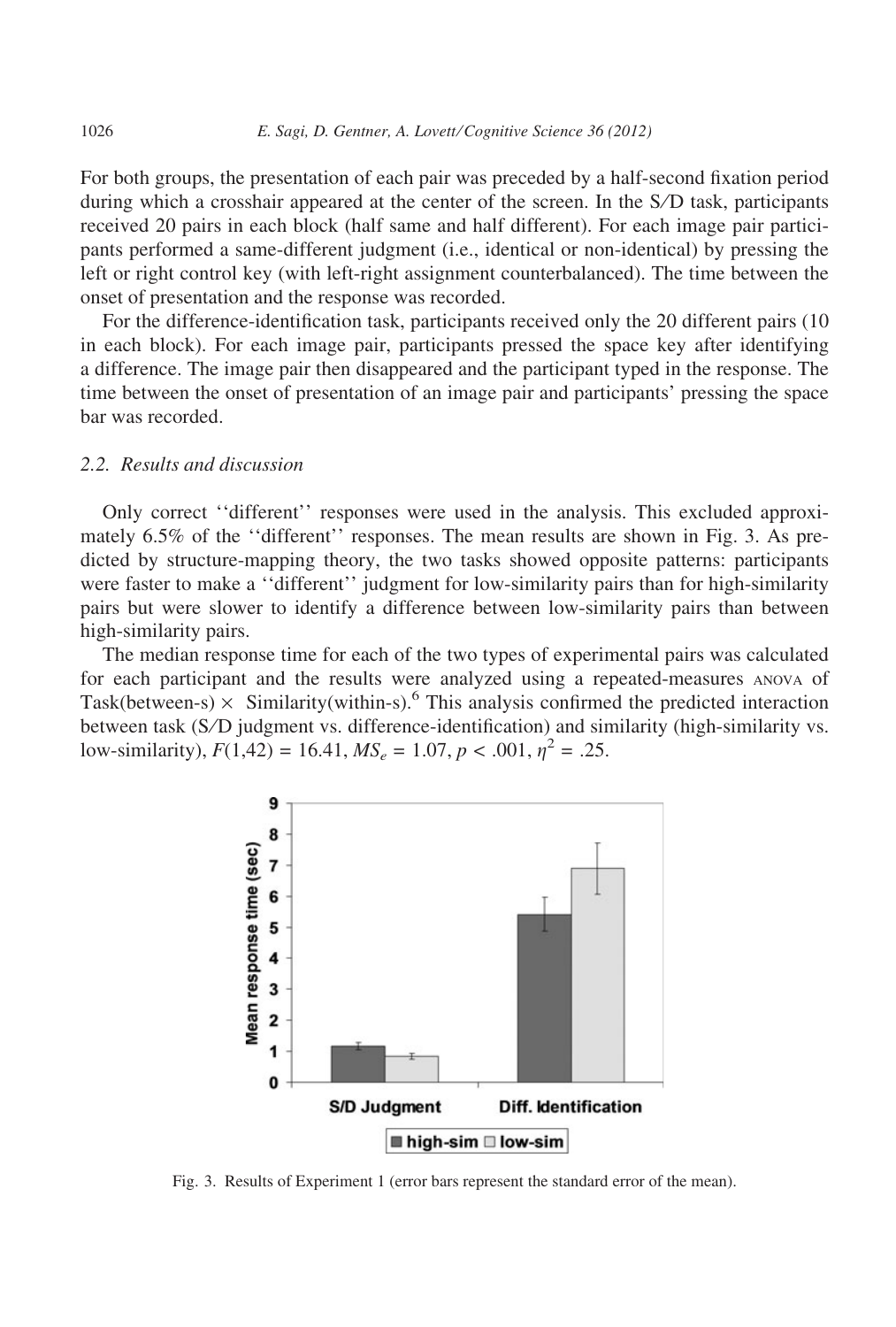Additionally, we found the predicted main effect for task  $(F(1,42) = 78.85, MS_e = 7.34,$  $p < .001$ ,  $\eta^2 = .78$ ;  $M_{\text{same-different}} = 1.00$ ,  $M_{\text{difference-dentification}} = 6.15$ ). There was also a main effect of similarity ( $F(1,42) = 7.07$ ,  $MS_e = 1.07$ ,  $p < .05$ ,  $\eta^2 = .10$ ). Planned comparisons revealed that the observed performance differences in response time across similarity levels were reliable for both tasks (one-tailed paired-samples t-tests; S⁄D judgments,  $t(23) = 11.48, p < .001, d = 2.41$ ; difference-identification,  $t(19) = 3.02, p < .01, d = .68$ ). An item anova also showed an interaction between task and similarity  $(F(1,76) = 16.07,$  $MS_e = 1.45$ ,  $p < .001$ ,  $\eta^2 = .016$ ) and a main effect of task ( $F(1,76) = 431.80$ ,  $MS_e = 1.45$ ,  $p < .001$ ,  $\eta^2 = .30$ ) and similarity ( $F(1,76) = 6.99$ ,  $MS_e = 1.45$ ,  $p < .05$ ,  $\eta^2 = .005$ ).

#### 2.2.1. Difference listings

Our prediction of faster response times for high-similarity pairs in the difference-identification task is based on the idea that (a) it is faster and easier to align high-similarity pairs than low-similarity pairs; and (b) alignable differences emerge naturally when a pair is aligned (Markman & Gentner, 1993). This reasoning also predicts that participants should provide more alignable differences for high-similarity than for low-similarity pairs. To test this, we examined all the differences participants noted for the 20 pairs of similar images and 20 pairs of dissimilar images—a total of 400 differences (18 of which were non-usable) (see Fig. 4). Following Markman and Gentner's (1993) coding system, we coded a difference as alignable if (a) it mentioned contrasting (aligned) properties of the two images (e.g., ''one has black center and the other has a white center'') or (b) it included an explicit comparative construction (e.g., ''the left image has a darker diagonal''). All other differences were considered nonalignable differences, including simple negation of one item's property



| <b>Differences</b> | a&b                                                                                                                                                                                                                                                                                                                                                                                                                                                                     | h&c.                                                                                                                                                                                                                                                                          |
|--------------------|-------------------------------------------------------------------------------------------------------------------------------------------------------------------------------------------------------------------------------------------------------------------------------------------------------------------------------------------------------------------------------------------------------------------------------------------------------------------------|-------------------------------------------------------------------------------------------------------------------------------------------------------------------------------------------------------------------------------------------------------------------------------|
| Alignable          | .cut into thirds ys cut into fourths<br>.three diagonal lines on left, two on right<br>.There is an extra stripe on the left<br>.3 diagonal strips in background in left vs 2 on right<br>.one has three stripes instead of 2<br>. Left has 3 diagonal lines, right has 2<br>.the second has one last stripe in the back<br>.one has three lines and the other has two lines<br>.One has three lines and the other only has two<br>.The left image has another diagonal | ·wings vs lines<br>·diff emblem in center of sheild<br>.1 is more professional<br>. left has pierced heart and<br>stripes, right has winged shield<br>.The image in the middle of one<br>is much smaller than the other<br>.crest on left has star, crest on<br>right a heart |
| Nonalignable       |                                                                                                                                                                                                                                                                                                                                                                                                                                                                         | .the shield on the left doesn't<br>have a heart being stabbed<br>.Object on left is striped<br>•one has wings<br>.The left image has three lines<br>running across it                                                                                                         |

Fig. 4. Sample differences listed in Experiment 1 for alignable pair and nonalignable pair.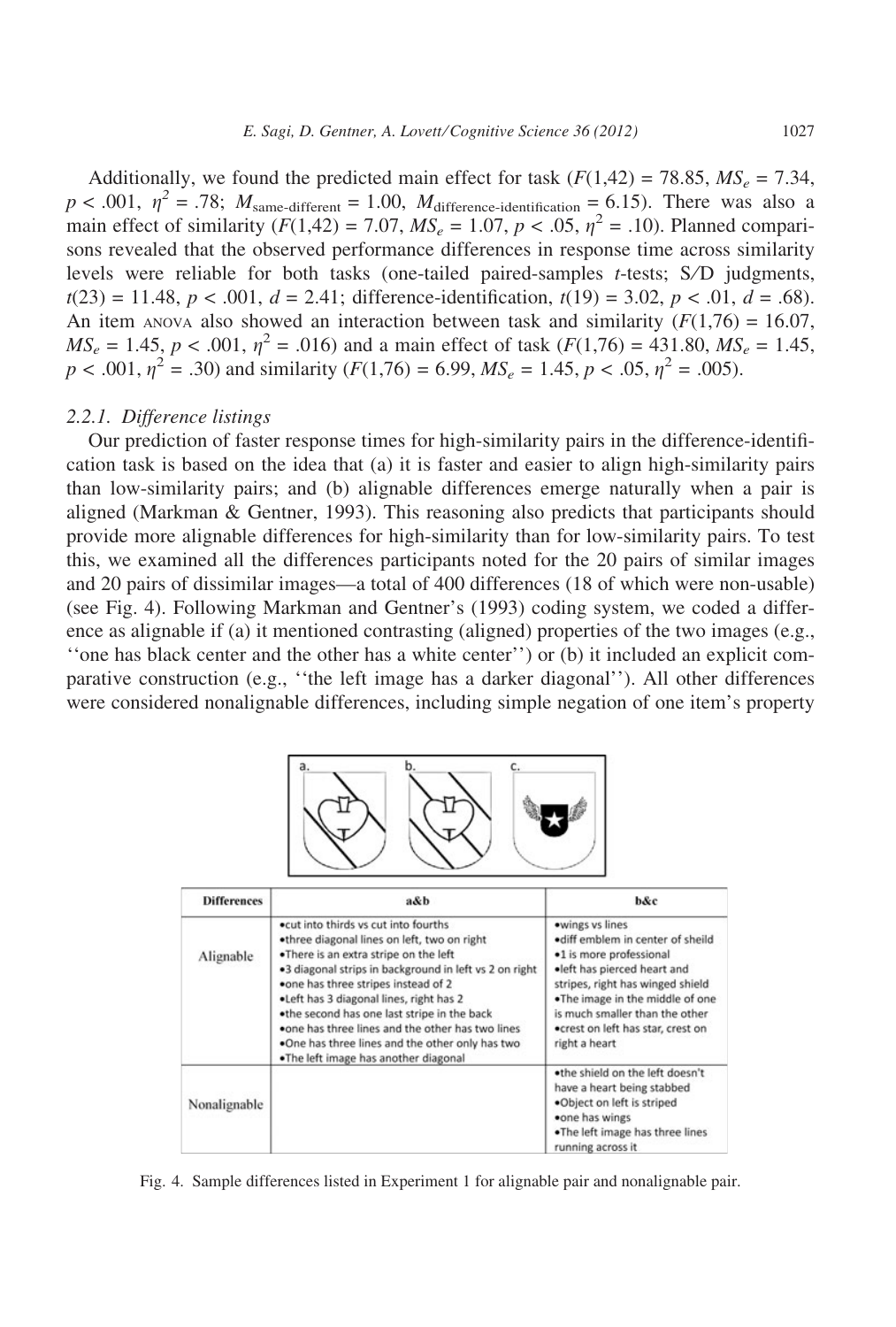as applied to the other (e.g., ''one has a dragon, the other does not''). As expected, participants gave more alignable differences for the similar image pairs (67%) than the dissimilar ones (56%),  $\chi^2(1) = 5.39, p < .05$ .

The results bear out the predictions of structure-mapping theory: Participants were faster to distinguish two images when they were dissimilar, but slower to identify a specific difference between them. Also as predicted, participants listed more alignable differences for similar than for dissimilar pairs.

#### 3. Experiment 2

The results so far are consistent with the predictions of structure-mapping theory. Identifying specific differences was fastest for high-similarity (highly alignable) pairs, even though detecting that a pair was different was faster for low-similarity pairs. At this point one might be tempted to grant structure-mapping the laurels, since it readily predicts the task disassociation that feature models and multidimensional spatial models cannot. However, before drawing such a conclusion, we need to ask whether the results will generalize from the rather artificial materials of Experiment 1 to more naturalistic materials. A particular concern is the fact that the high-similarity pairs differed in only one feature, whereas the low-similarity pairs differed in many features. Defenders of feature-intersection models could argue that people were slow to generate a difference for the low-similarity pairs not because they were hard to align, but because of the need to select from many possible differences. A similar argument applies for the multidimensional space models. In other words, the high-similarity advantage resides in decision processes, not in alignment processes.

Experiment 2 aims to replicate the previous results using more naturalistic stimuli. We used sketches of plants taken from the Dover series (Harter, 2008), which are more complex and variable than the materials of Experiment 1. These have the key advantage that the high-similarity pairs (and the low-similarity pairs) differ in several features. Another advantage in terms of generalizing the phenomenon is that their encoding is more likely to draw on real-world knowledge; for instance, the identification of an image as a flower contributes to the identification of its parts as petals, whereas the same parts might be identified as leaves in an image of a bush.

In addition, we equated the time allotted for examining the pairs between the two tasks. Rather than having the pair stay on the screen until the participant responded, we presented the image pairs on the screen for 1,500 ms. Participants could respond at any time after the pair was presented. For both groups, response time was measured from stimulus onset until the first key press.

#### 3.1. Method

#### 3.1.1. Participants

Eighty undergraduate students at Northwestern University were randomly assigned to the two conditions: 40 to the S⁄D condition and 40 to the difference-identification condition.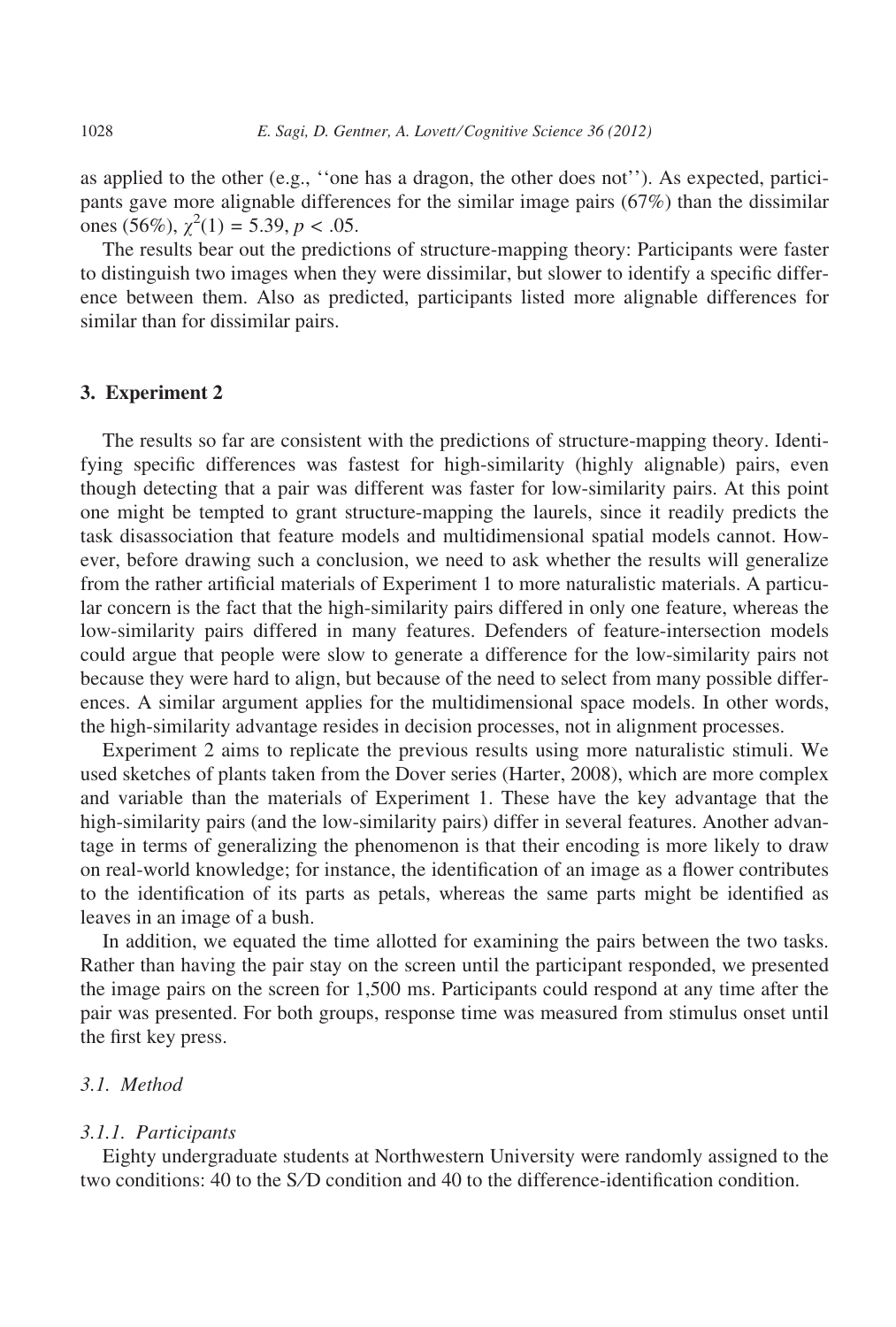#### 3.1.2. Materials

The materials were 60 detailed drawing of plants, organized into sets of four as for the previous experiments. Forty drawings were used for the experimental stimuli. As shown in Fig. 5, each drawing belonged to both a high-similarity pair and a low-similarity pair. Similarity ratings were collected as in Experiment 1; all 14 independent raters rated the highsimilarity image pairs ( $M = .27$ ) as more similar than the low-similarity pairs ( $M = .54$ ). Participants saw each drawing only once (in either a high-similarity pair or a low-similarity pair). Twenty additional drawings were used to create 20 ''same'' pairs. The pattern of presentation for the drawings followed that of Experiment 1. Most notably, each participant saw 10 high-similarity pairs and 10 low-similarity pairs.

## 3.1.3. Procedure

The procedure for Experiment 2 was similar to that for Experiment 1. However, images were displayed for a fixed period of 1500 ms after which they disappeared. Participants in the S⁄D condition were presented with a blank screen until they made their decision, while participants in the difference-identification condition were presented with a prompt asking them to type a difference. Response time was measured from the onset of the presentation of the images. For participants in the S⁄D condition, response time was measured from the onset of presentation of the images until they made their choice by pressing the appropriate key. For participants in the difference-identification condition, response time was measured from the onset of presentation of the images until the first key press of their response.



Fig. 5. Sample stimuli from Experiment 2. Images in the same row represent high-similarity pairs; images in the same column represent low-similarity pairs.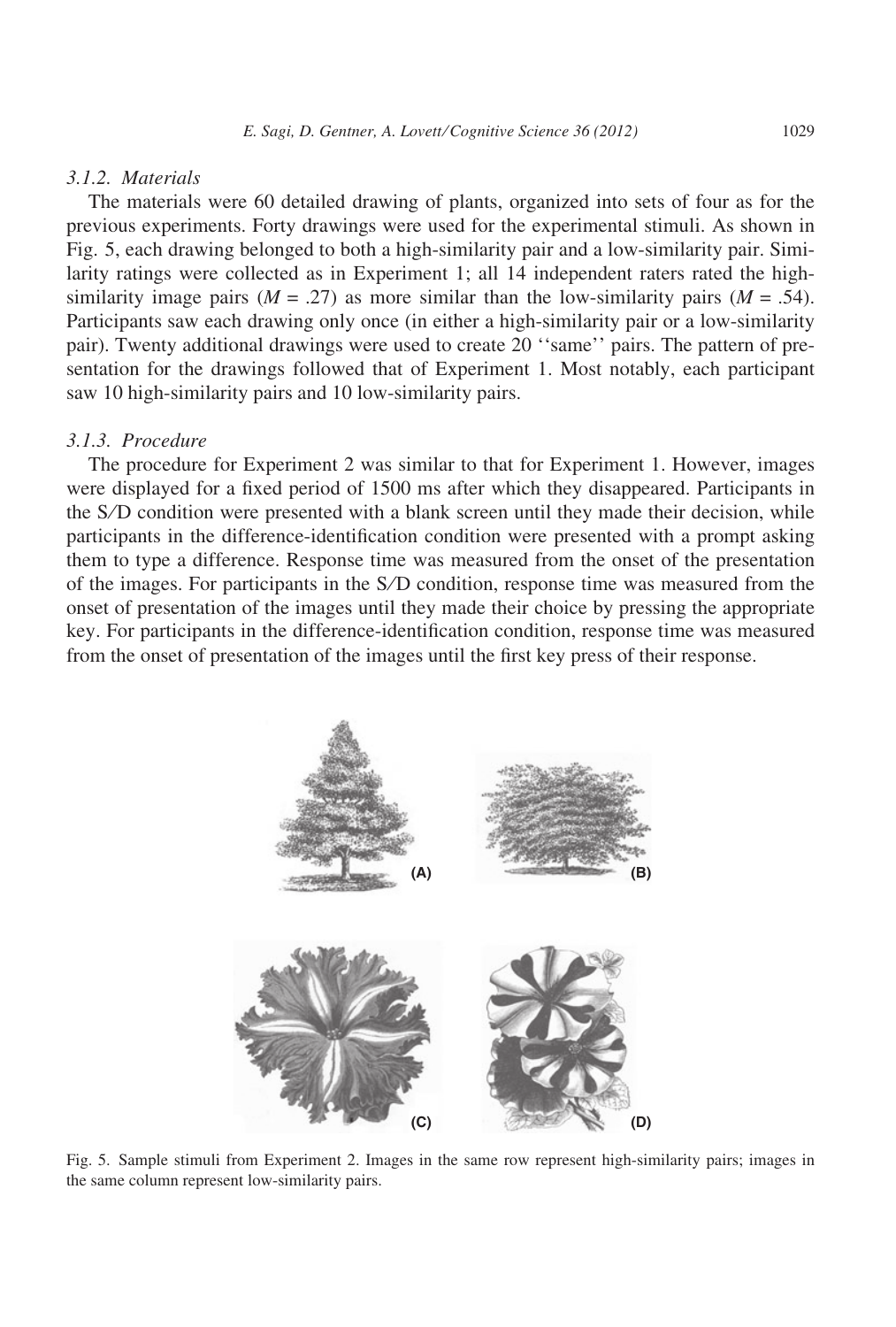#### 3.2. Results and discussion

Only correct responses were included, resulting in the exclusion of 4.0% of the responses in the S⁄D task. Again, both predictions were upheld: (1) high-similarity pairs were faster than low-similarity pairs in the difference-identification task; and (2) low-similarity pairs were faster than high-similarity pairs in the same-different judgment task (see Fig. 6). As before, the median response times for participants by condition were analyzed using a repeated-measures anova of Task (between-s)  $\times$  Similarity(within-s). As predicted, there was a main effect of task  $(F(1,78) = 29.47, MS_e = 1.41, p < .001, \eta^2 = .27; M_{\text{same-different}}$  $= .84$ ,  $M<sub>difference-identification</sub> = 1.86$  and an interaction between task and similarity,  $F(1,78) = 17.3$ ,  $MS_e = .3$ ,  $p < .001$ ,  $\eta^2 = .17$ . There was also a main effect of similarity  $(F(1,78) = 8.33, MS_e = .3, p < .01, \eta^2 = .08).$ 

Planned comparisons revealed that the observed performance differences in response time across similarity levels were reliable for both tasks (one-tailed paired-samples t-tests: S/D judgments,  $t(39) = 3$ ,  $p < .01$ ,  $d = .49$ ; difference-identification,  $t(39) = 3.6$ ,  $p < .01$ ,  $d = .58$ ).

An item anova also showed a reliable interaction  $(F(1,76) = 18.07, MS_e = .064,$  $p < .001$ ,  $\eta^2 = .072$ ) and main effects of task  $(F(1,76) = 152.55, MS_e = .064, p < .001,$  $\eta^2$  = .60) and similarity (F(1,76) = 6.13, MS<sub>e</sub> = .064, p < .05,  $\eta^2$  = .024).

Experiment 2 replicated the results of the previous experiments. Participants find it easy to identify differences between two highly alignable images, but difficult to decide that these two images differ. Furthermore, this result does not appear to depend on the amount of time participants spend looking at the image pairs, but rather depends on whether a pair of images is alignable.



Fig. 6. Results of Experiment 2 (error bars represent the standard error of the mean).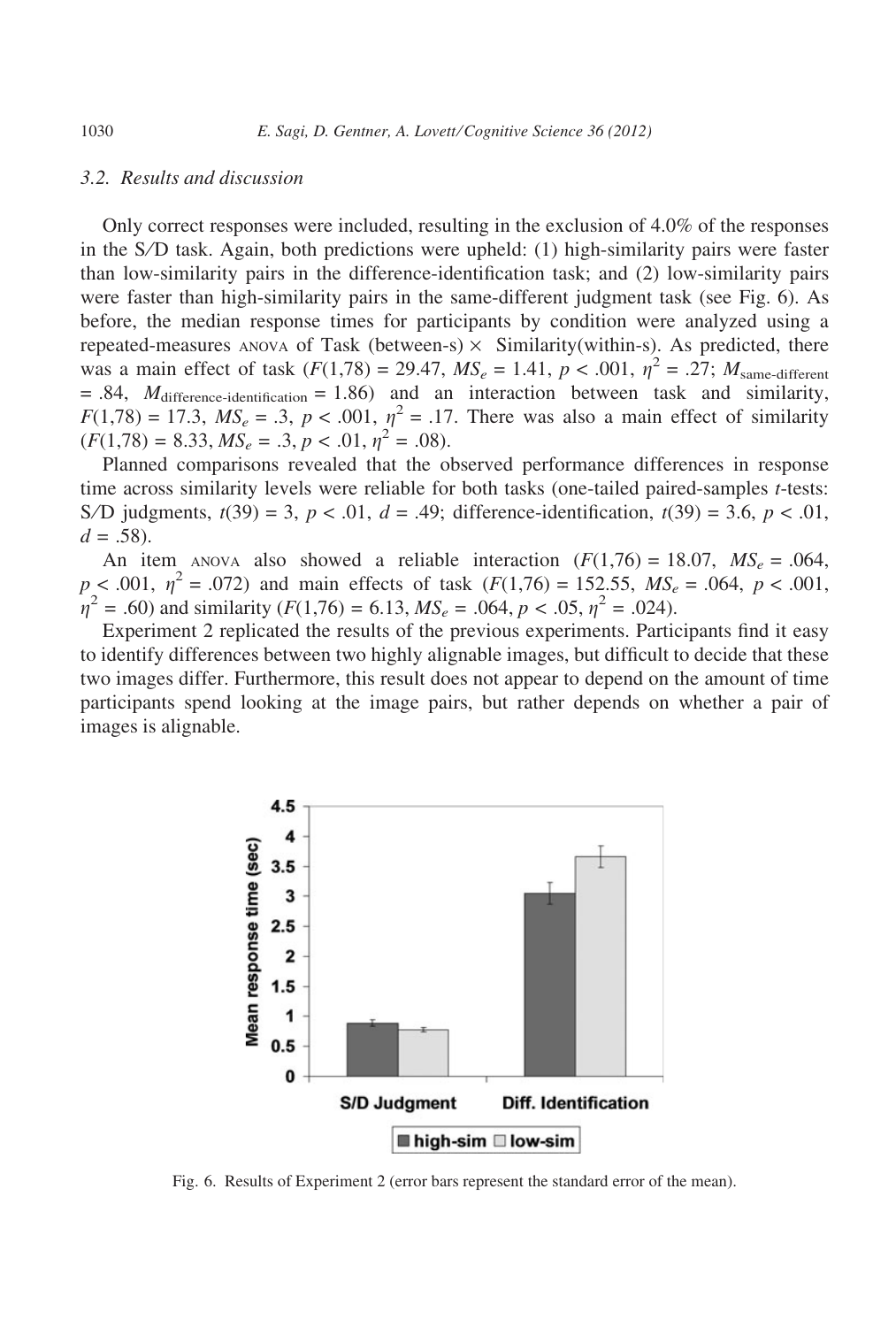Importantly, both the high-similarity and low-similarity pairs differed in several ways. Thus, these results argue against a possible alternative interpretation of the results of the first two studies. In Experiment 1, the high-similarity pairs differed in only one feature, while the low-similarity pairs differed in many. Thus, the finding of the predicted disassociation—specifically, the longer time for low-similarity than for high-similarity in the difference-identification task—could have resulted from the need to select among candidate differences for the low-similarity, but not the high-similarity, items. The finding that the same pattern holds even when multiple differences exist for both kinds of pairs is evidence against this interpretation. Of course, it could still be argued that there are more potential differences for the low-similarity items than for the high-similarity items, and that this difference accounts for the difference in response time, depending on one's assumptions about how selection time varies with number of candidates. Therefore, in Experiment 3, we adopted a different technique to try to rule out the selection argument.

## 4. Experiment 3

The results so far are consistent with SMT's prediction that difference-identification should be faster for high-similarity than for low-similarity pairs. But as just discussed, the response time for low-similarity pairs could be inflated by the need to select from among many potential differences. To rule out an explanation based on greater selection time, in Experiment 3 we adopted a precuing method<sup>7</sup> in which participants were told *which* difference to look for in advance for each pair. The images were arrays made up of six simple shapes, each a different color (see Fig. 7). Prior to seeing a pair of images, participants were shown a black shape (say, a square). Then the pair of images was shown. The task was simply to respond whether the two squares were the same color, by pressing the ''same'' key or the ''different'' key. Half the pairs were highly similar in their spatial structure (and hence alignable) and the other half were dissimilar in spatial structure (and hence nonalignable). In each pair, all shapes other than the target shape were identical to each other (in color as well as in shape).

This design removes the selection problem: Participants are told exactly which difference to look for and in any case only one shape will differ in color in the ''different'' pairs. Thus, the response time for low-similarity pairs cannot be inflated by the need to select from several potential differences. Nonetheless, SMT predicts faster responding for high-similarity pairs, because they are easier to align. When the overall arrays are aligned, the differently colored targets will constitute an alignable difference and will pop out to participants. This prediction is particularly interesting because aligning the arrays is purely optional here; the task only requires attending to the precued shape.

To summarize, if we find the same pattern of responding as in Experiments 1 and 2—namely, longer response times for low-similarity than for high-similarity pairs—then this will be strong evidence for structural alignment processes in perceptual comparison. If, on the other hand, the results of Experiments 1 and 2 are due to differential selection time, then no such difference should be observed in Experiment 3.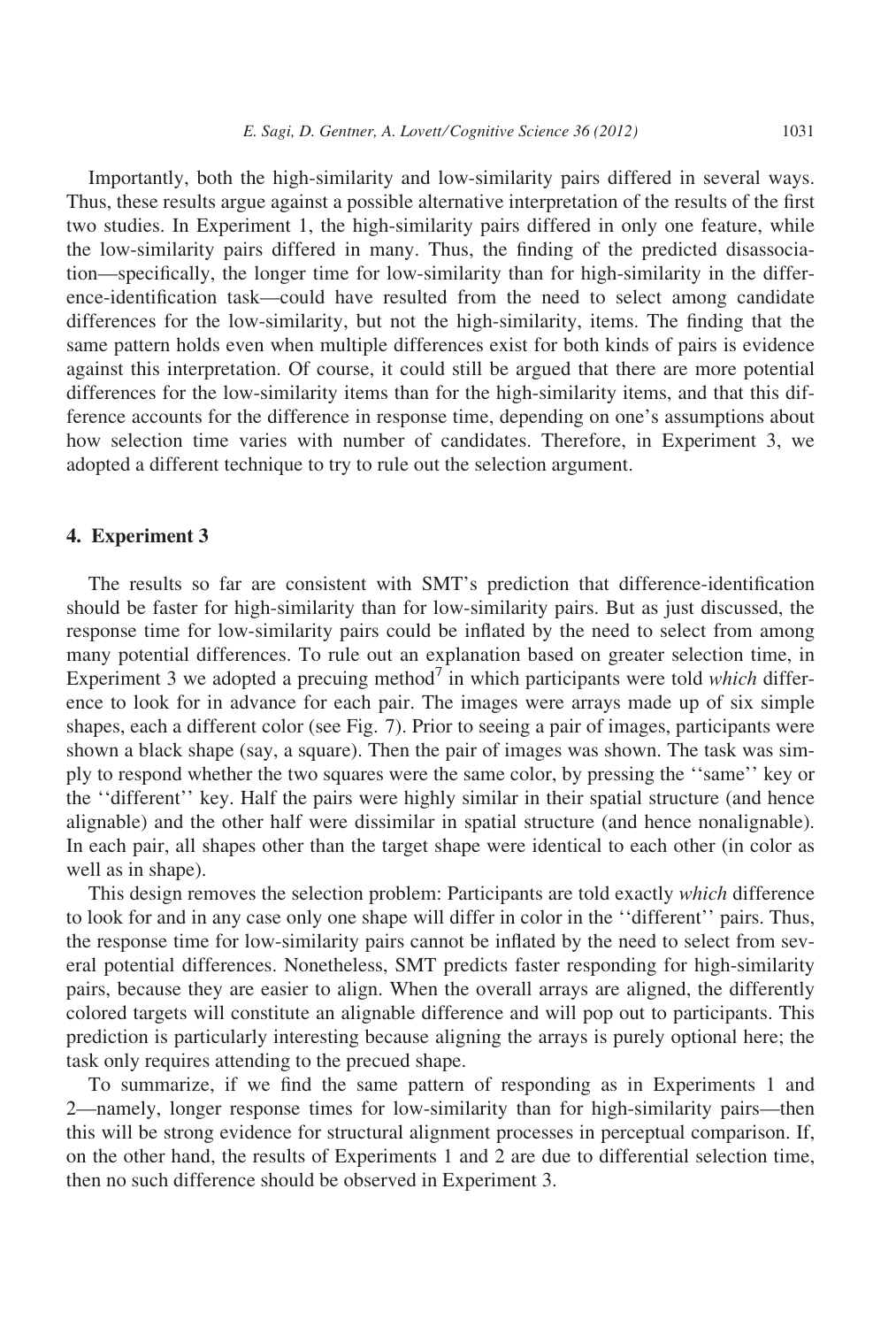

Fig. 7. Sample stimuli from Experiment 3. Each of the geometric shapes (e.g., square, triangle, etc.) was displayed using a different color. The target shape for this sample is a square. A–C represent the three images that comprise a set. In this case A is used in the structurally alignable condition  $(A-A')$  and B and C are used in the non-structurally aligned condition.

### 4.1. Method

#### 4.1.1. Participants

Sixty undergraduate students at Northwestern University participated. The design was within-subject (except for counterbalancing), with two factors: Alignability (High/Low) · Color of Target Shapes (Same ⁄Different).

#### 4.1.2. Materials

The materials were 48 images, each composed of six geometrical shapes surrounded by a frame. Within each image, all six shapes were of different colors. These images were divided into 16 groups of three (triads) (see Fig. 7). Within each triad all of the images used the same six shapes. For each triad, one of the constituent shapes was selected as the *target* shape. In the "same" condition, the target shapes were the same color; in the "different" condition, the target shapes differed in color. For each participant, half the triads were assigned to the ''same'' condition and the other half to the ''different'' condition.

For each participant, each triad was used to generate two image pairs. One of the image pairs (the alignable pair) was constructed by using the same original image for both of the images in the pair; thus, these images were identical except for the target shape, which could be same or different in color. The second image pair (the nonalignable pair) consisted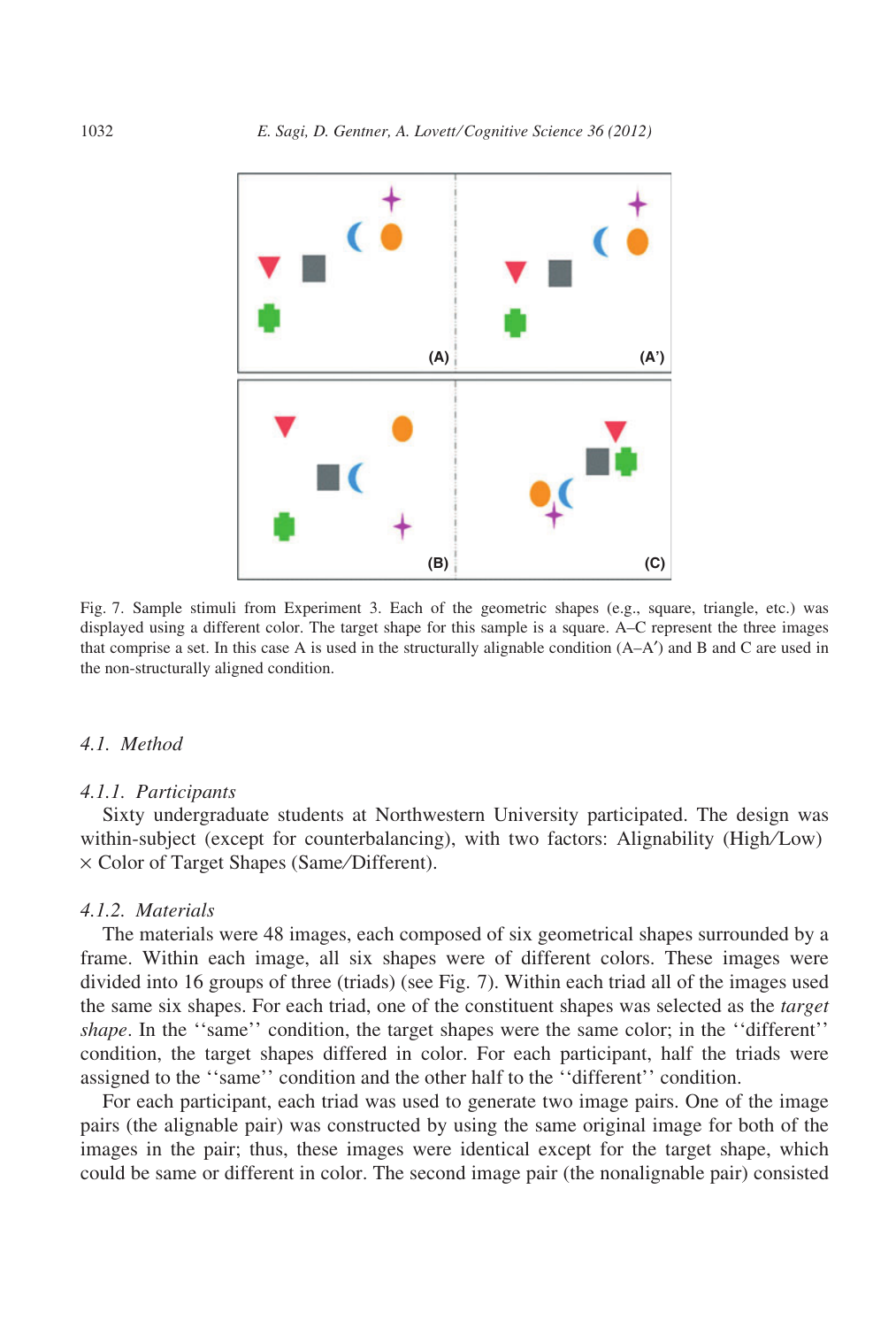of the other two images. There were therefore three possible ways in which the two image pairs could be constructed from each triad. This was counterbalanced across participants.

#### 4.1.3. Procedure

The experiment was presented by computer. Participants read the instructions, completed a training phase, and were then presented with the experimental pairs. These pairs were presented in two blocks of equal length.

On each trial, participants were first presented with a black geometric shape (the precue) that appeared in the center of the screen for three seconds. This was the target shape that participants needed to respond to. For example, if the precue was a square, then the task was to respond ''same'' if the two squares had the same color, and ''different'' if they did not. The precue was followed by the presentation of the two images, on the left and right side of the screen (with left and right randomly assigned). To avoid having the images at the same height (which might inflate the alignment results), each image's height on the screen was also determined randomly. Each of the distinct geometric shapes to be presented was randomly assigned a color from the palette. Within each pair, corresponding shapes (other than the target shapes) were always the same color.

For each image pair, participants pressed ''same'' if the precued shape had the same color in both images, and ''different'' if the precued shape had a different color. The ''same'' and ''different'' keys were the left and right control keys (with left-right assignment counterbalanced). The time between the onset of presentation and the response was recorded.

#### 4.2. Results and discussion

Four participants (6.67%) were dropped because they provided fewer than three correct responses in one or more of the conditions. For the remaining participants, only correct responses were used in the analysis. This excluded approximately 12% of the responses. For each condition, the median RT scores for each participant were computed and used in the analysis below. The means of these medians are shown in Fig. 8.

As predicted, participants were faster to make both ''same'' and ''different'' judgments for components of alignable (structurally identical) pairs than for components of nonalignable (structurally different) pairs. The results were analyzed using a repeatedmeasures anova of Structural Similarity (alignable vs. nonalignable)  $\times$  Response Type (''same'' or ''different''). As predicted, there was a reliable main effect of alignability  $(F(1,55) = 26.24, MS_e = 0.13, p < .001, \eta^2 = .023)$ . There was no reliable effect of response type  $(F(1,55) = .076, MS_e = 0.18, n.s., \eta^2 = 0)$  nor interaction  $(F(1,55) = .77,$  $MS_e = 0.043$ , n.s.,  $\eta^2 = 0$ ).

Planned comparisons revealed that the observed performance differences in response time across structural similarity levels were reliable for both ''same'' and ''different'' responses (one-tailed paired-samples *t*-tests: "same,"  $t(55) = 3.78$ ,  $p < .001$ ,  $d = .46$ ; "different,"  $t(55) = 5.15, p < .001, d = .82$ .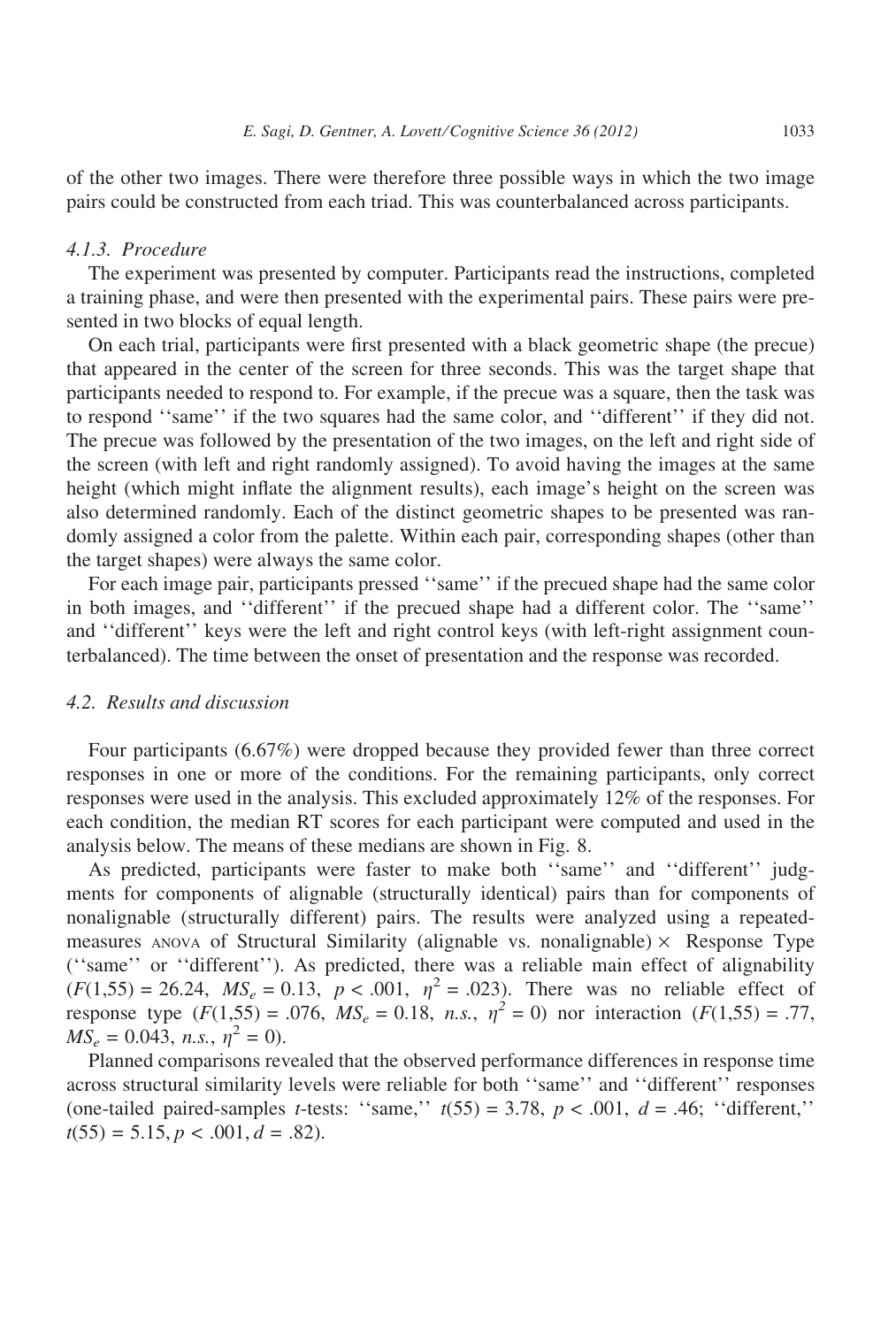

Fig. 8. Results of Experiment 3 (error bars represent the standard error of the mean).

An item anova showed a reliable main effect of alignability  $(F(1,46) = 8.72)$ ,  $MS_e = 0.056$ ,  $p < .01$ ,  $\eta^2 = .16$ ) but no reliable effect of response type ( $F(1,46) = 1.86$ )  $MS_e = 0.026$ , n.s.,  $\eta^2 = .04$ ) nor interaction ( $F(1,46) = .008$ ,  $\overline{MS_e} = .025$ , n.s.,  $\eta^2 = 0$ ).

The results of Experiment 3 again bear out the prediction that it is easier to identify specific differences between images that are structurally alignable than between images that are nonalignable. More important, it shows that the positive effect of alignability on the speed of identifying a difference does not depend on a selection effect whereby the difference-identification response time for low-similarity pairs is elevated by having to choose among several possible differences. Even when participants know exactly which difference to focus on, they are faster to identify this difference when the overall arrays are readily alignable.

#### 5. Experiment 4

Experiments 1–2 demonstrated a dissociation in the effects of similarity on two seemingly related tasks: detecting that two figures differ and identifying how they differ. Experiment 3 showed that this dissociation cannot be attributed to a post-comparison difference in the selection time required for the difference-identification task. Therefore, it seems that this dissociation arises during the comparison process itself. These results are consistent with structure-mapping theory and with its multistage process model, SME. In the differenceidentification task, participants are faster to respond to a similar pair than to a dissimilar one because similar pairs are more easily aligned. In the S⁄D task, participants are faster to make a ''different'' judgment for dissimilar pairs than for similar pairs because dissimilar pairs can be rejected in the first stage.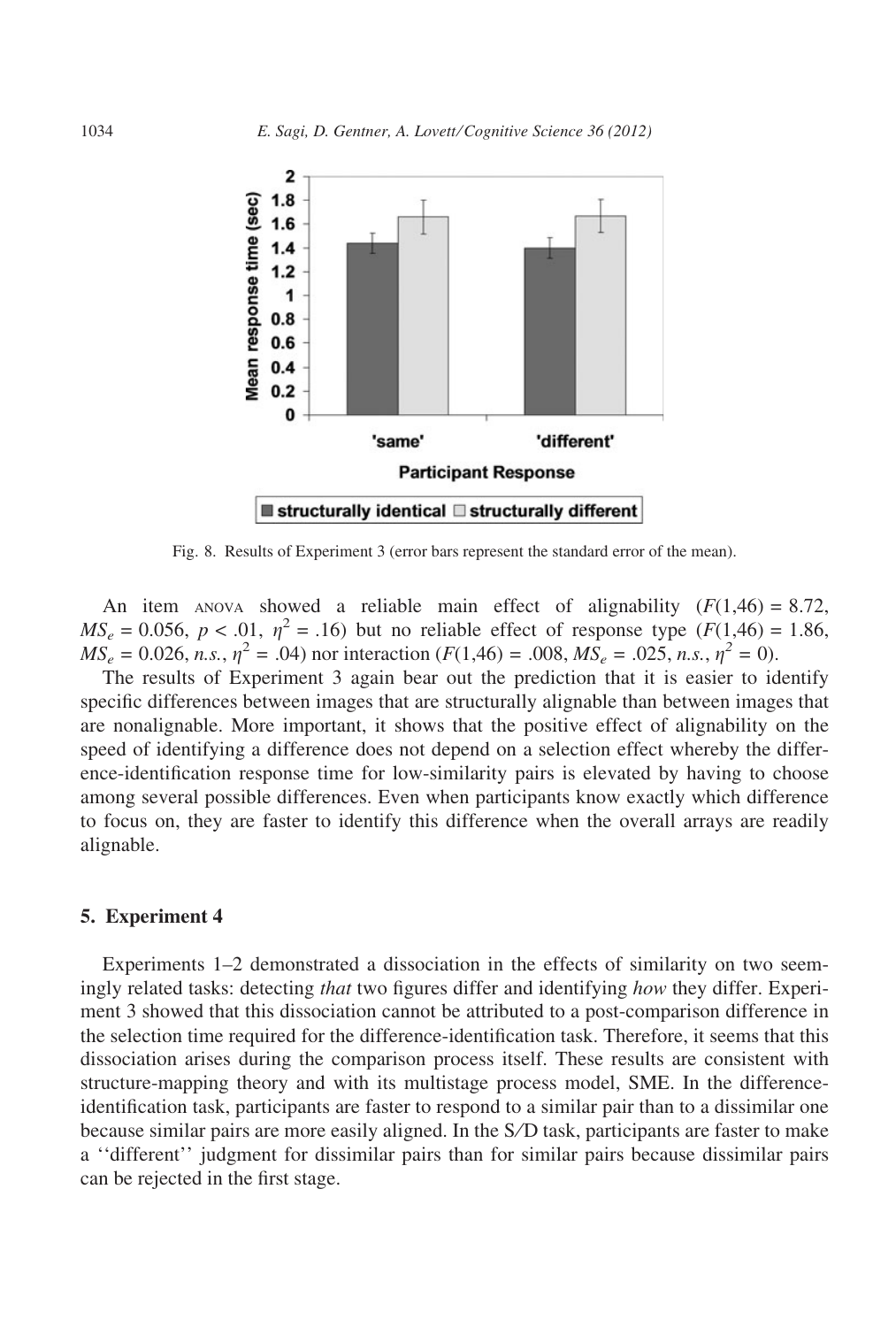In Experiment 4, we test more specific predictions of the process model—specifically, predictions concerning the fine structure of similarity. Our studies so far have considered only the overall similarity between two images. In Experiment 4, we distinguish object similarity from relational similarity, based on prior evidence for their differential contributions to mapping tasks (Gentner & Kurtz, 2006; Krawczyk, Holyoak, & Hummel, 2004; Markman & Gentner, 1993). Object similarity refers to the number of matching objects (or more precisely, the number of matching object attributes) in the two images being compared. Relational similarity refers to the degree of relational overlap in the images, that is, whether the images contain the same set of spatial relations between objects. In the previous experiments, the number of object matches and the relational overlap of the images were strongly correlated. High-similarity pairs were alike both in their relational structure (hence, alignability) and in their object features, and low-similarity pairs were low in both. While this correlation is fairly typical in real-world experience (as well as in prior research on S⁄D judgments), we must go beyond it to test our model's predictions fully.

We can now sharpen the predictions for the two tasks. Given pairs that vary orthogonally in object similarity and relational similarity (see Fig. 9), our model predicts that both object



Low object similarity pairs

Fig. 9. Sample stimuli from Experiment 4. Within each set, images in the same row represent high relational similarity pairs; images in the same column represent low relational similarity pairs.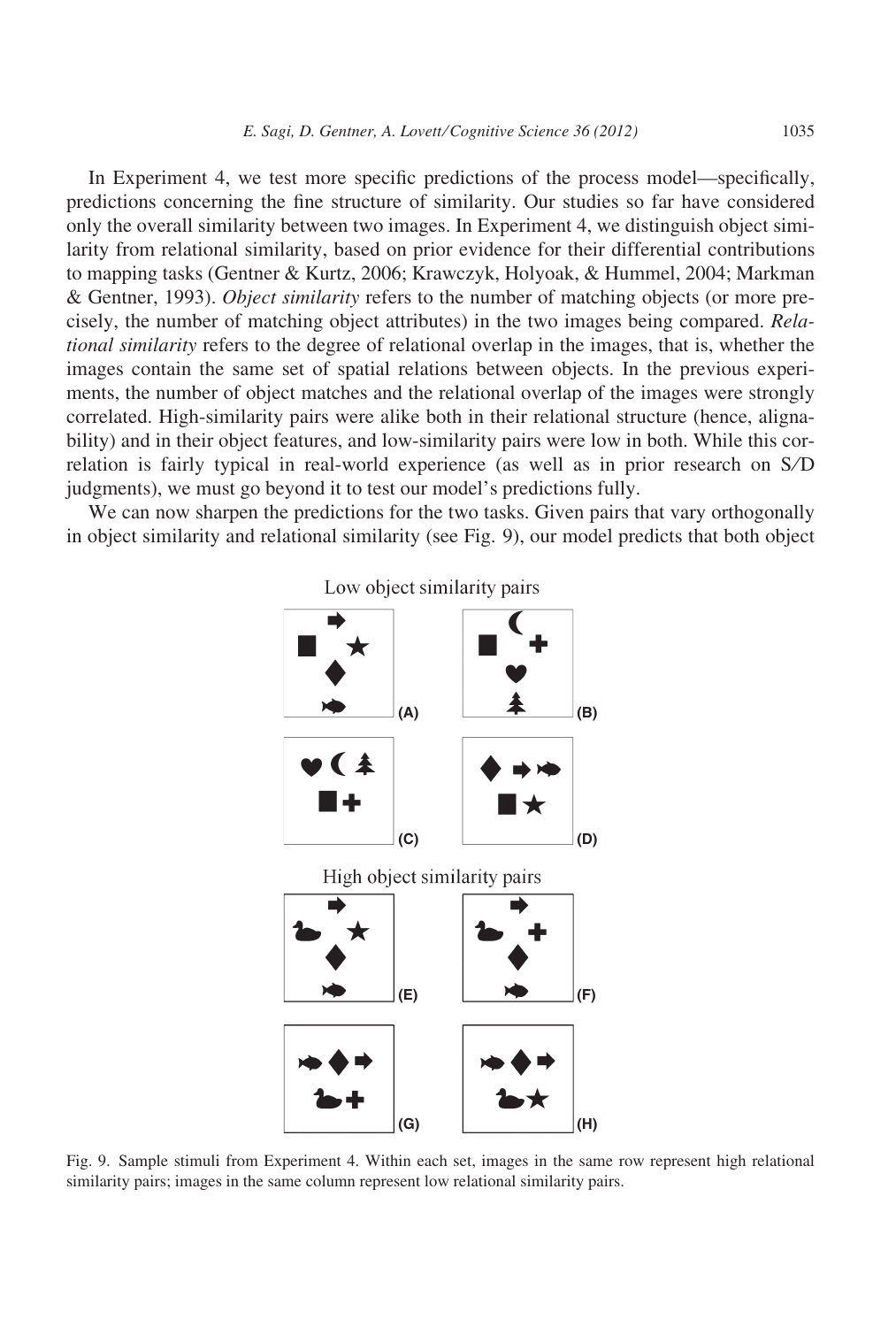similarity and relational similarity will affect the S⁄D task. That is, people can reject pairs in the initial stage of matching either when there are few local matches between object attributes or when there is little relational overlap. In contrast, the difference-identification task will be affected only by relational similarity, and in the opposite direction. This is because fast responses depend on aligning the two images to identify an alignable difference between them; and alignment depends critically on relational similarity. In sum, the SME process model predicts that high relational similarity (high alignability) will result in slower S⁄D responding and faster difference-identification responding. High object similarity will result in slower S⁄D responding and will not influence the speed of difference-identification.

#### 5.1. Method

#### 5.1.1. Participants

Fifty-three undergraduate students at Northwestern University participated, 20 in the S⁄D condition and 33 in the difference identification condition.

#### 5.1.2. Materials

The materials were 60 images, each composed of five distinct objects (silhouettes) surrounded by a frame. Forty of the images (20 pairs) were designed such that in both images the spatial organization of the objects was highly similar (e.g., the rows in Fig. 9). In half of these pairs (the *high object similarity pairs*), four of the five objects were shared between the two images, while in the other half (low object similarity pairs), only one of the five objects was shared. The 20 pairs were then combined into groups of two pairs that differed in their spatial organization<sup>8</sup> but included the same objects (e.g., Fig. 9, A–B/C–D). This allowed us to create all four kinds of pairs: pairs with high relational similarity (high-alignable pairs) and low object similarity (e.g., A–B and C–D); pairs with low relational similarity (low-alignable pairs) and high object similarity (A–D and B–C); pairs high in both relational and object similarity (E–F and G–H) and pairs low in both (A–C and B–D). The remaining 20 images were used to create 20 pairs of identical images (''same'' pairs).

The 20 pairs were then combined into groups of two pairs that differed in their spatial organization but included the same objects. In half of these double pairs (low object similarity pairs), the images comprising a pair differed on four of their five constituent objects (e.g., Fig. 9, A–B⁄C–D). In the other half, the images in a pair differed on only one of their five constituent objects (e.g., E–F⁄G–H). This allowed us to create the four kinds of pairs defined by crossing relational similarity with object similarity: high relational similarity ⁄ high object similarity (e.g., E–F and G–H), high relational similarity ⁄low object similarity (A–B and C–D), low relational similarity ⁄ high object similarity (E-G and F-H), and low relational similarity/low object similarity)  $(A-C \text{ and } B-D)$ . The remaining 20 images were used to create 20 pairs of identical images (''same'' pairs).

Each participant saw 20 "different" pairs: five from each of the four experimental conditions (high relational similarity ⁄ high object similarity, high relational similarity ⁄low object similarity, low relational similarity/high object similarity, and low relational similarity/low object similarity). In addition, participants in the S⁄D condition were also given the 20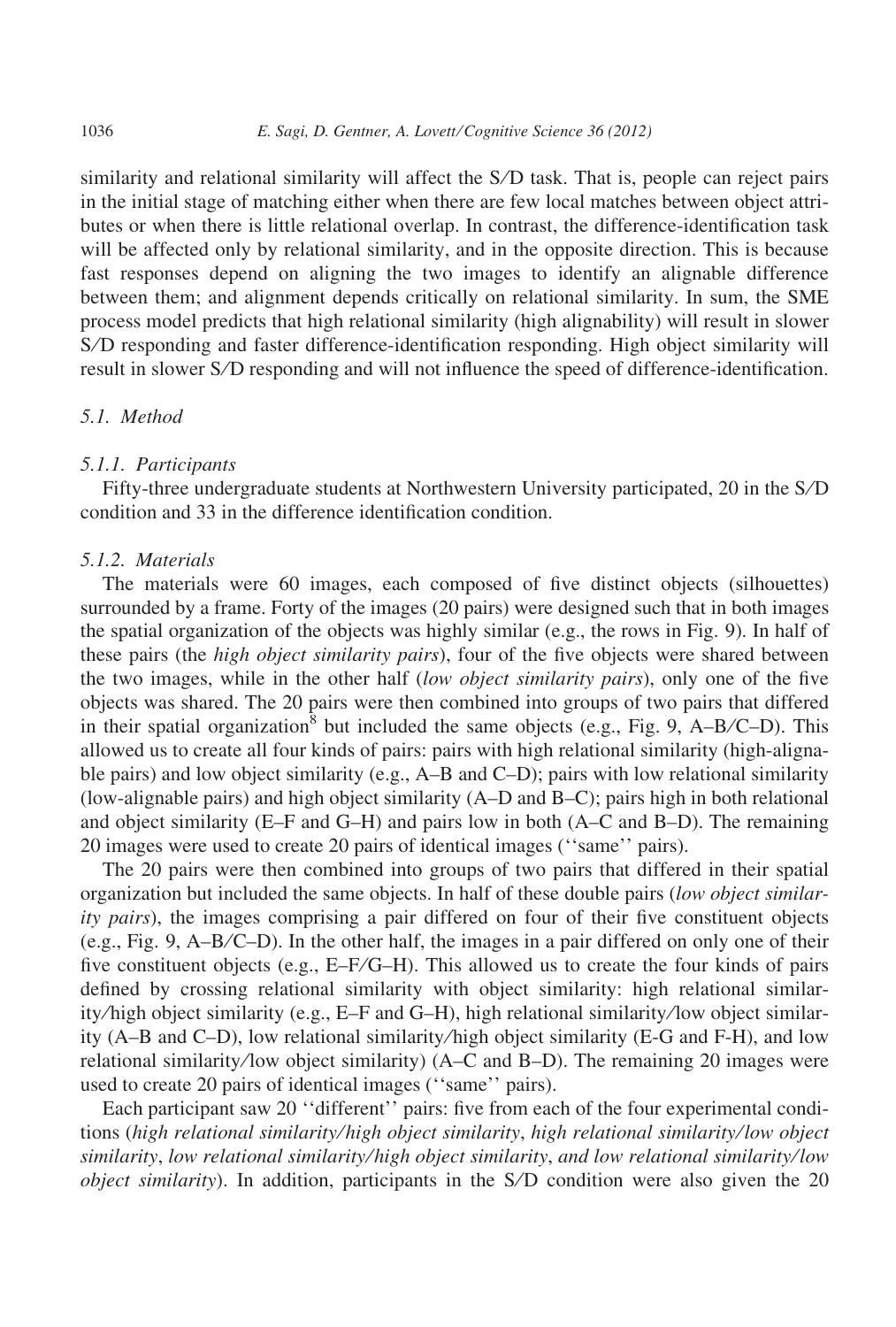''same'' pairs. Finally, ten pairs (five identical, five non-identical) consisting of arrangements of geometrical forms were used for training.

#### 5.1.3. Procedure

The experiment was presented by computer. After completing a training phase, participants received the experimental pairs in two blocks of equal length. Each pair was preceded by a half-second fixation period during which a crosshair appeared at the center of the screen. The pair remained on the screen for 3000 ms.

In the S⁄D condition, participants judged whether the pair was identical or non-identical by pressing the left or right control key (counterbalanced). In the difference-identification condition, participants typed in a difference between the two images. When the participant responded (by making a S⁄D judgment or by starting to type a difference) or 3000 ms elapsed, the presented pair disappeared from the screen. In the difference-identification condition, participants were then presented with a screen where they typed (or continued typing) the difference they had identified. (Participants in the difference-identification task were free to start typing at any time after the pair was presented; whenever they started, they saw a screen displaying what they had typed.) As in Experiment 2, for both tasks, the time between the onset of presentation of the pair and the response was recorded.

#### 5.2. Results and discussion

Only correct ''different'' responses were used in the S⁄D analysis. This excluded approximately 9% of the ''different'' responses. Trials in which participants viewed different image pairs but responded ''same'' were also removed (approximately 17% of the responses to different image pairs). The median response time for each condition was then computed for each participant and each item. These medians provided the data for the statistical analysis; their condition means are shown in Fig. 10.

As predicted, the two tasks showed different response patterns. In the S⁄D task, participants were faster to say ''different'' for pairs with low object similarity than for pairs with high object similarity, and for pairs with low relational similarity (different spatial array) than for pairs with high relational similarity. In contrast, participants in the difference-identification condition were faster to identify a difference for pairs with high relational similarity than for those with low relational similarity. Their performance showed no effect of object similarity. As in the prior studies, S⁄D judgments were much faster than differenceidentification (which took more than twice as long).

Repeated-measures anovas of Object Similarity  $\times$  Relational Similarity for each task bore out these patterns. There was a significant effect of relational similarity in both tasks (though in opposite directions). (Same-different:  $F(1, 19) = 36.32$ ,  $MS_e = .057$ ,  $p < .01$ ,  $\eta^2 = .23$ ; Difference-identification:  $F(1, 32) = 7.18$ ,  $MS_e = .25$ ,  $p < .05$ ,  $\eta^2 = .028$ .) However, object similarity only affected performance in the S⁄D task. (Same-different:  $F(1, 19) = 48.07, MS_e = .022, p < .01, \eta^2 = 0.12$ ; Difference-identification:  $F(1, 32) = .12$ ,  $MS_e = 0.17$ , n.s.,  $\eta^2 = 0$ .) Likewise, the two variables showed a statistically significant interaction for the S⁄D task, but not for the difference-identification task. (Same-different: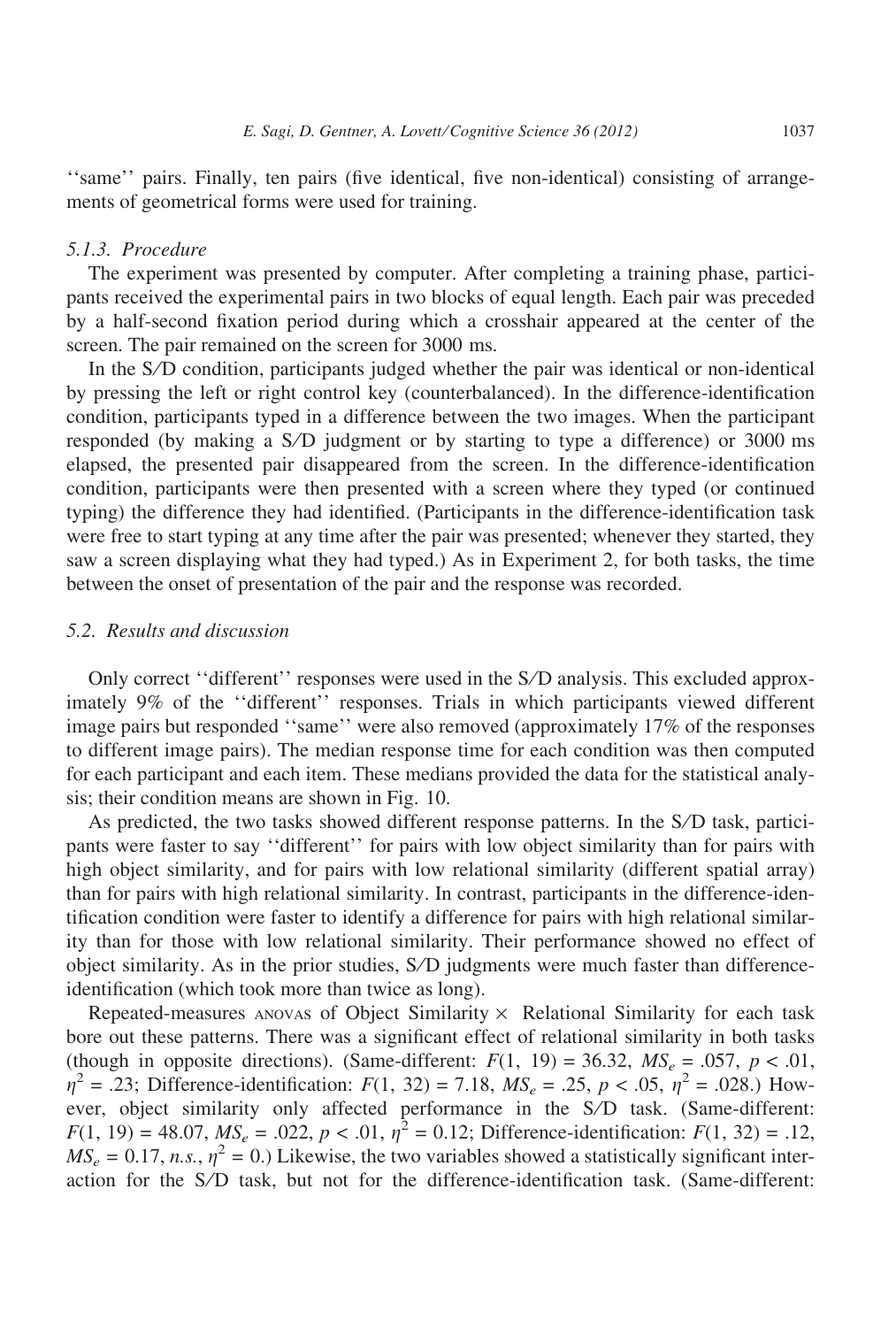



Fig. 10. Results of Experiment 4 (error bars represent the standard error of the mean).

 $F(1, 19) = 20.84$ ,  $MS_e = .037$ ,  $p < .01$ ,  $\eta^2 = 085$ ; Difference-identification:  $F(1, 32) = 2.5$ ,  $MS_e = .14$ , n.s.,  $\eta^2 = .005$ .)

Item anovas for the two tasks showed similar patterns. There was a main effect of relational similarity (again in opposite directions) on both tasks (Same-different:  $F(1, 36) = 26.22$ ,  $MS_e = .023$ ,  $p < .001$ ,  $\eta^2 = .21$ ; Difference-identification:  $F(1, 36) = 19.29$ ,  $MS_e = .023$ ,  $p < .001$ ,  $\eta^2 = .34$ ); and a main effect of object similarity only on the S/D task (Same-different:  $F(1, 36) = 21.68$ ,  $MS_e = .023$ ,  $p < .001$ ,  $n^2 = .42$ ; Difference-identification:  $F(1, 36) = .10$ ,  $MS_e = .023$ , n.s.,  $\eta^2 = .002$ ). As in the subject analysis, the interaction was significant only for participants in the S/D task (Same-different:  $F(1, 36) = 18.96$ ,  $\overline{MS}_e = .023$ ,  $p < .001$ ,  $\eta^2 = .18$ ; Difference-identification:  $F(1, 36) = .77$ ,  $\overline{MS}_e = .023$ , n.s.,  $n^2 = .014$ ).

#### 5.2.1. Alignability ratings for differences produced

Finally, two raters blind to the hypothesis and similarity condition rated whether the differences identified by participants were alignable, using the same guidelines as for Experiment 1 (following Markman & Gentner, 1993). The two raters agreed on 84% of the differences and only the differences on which the two raters agreed were used in the analysis below.

As predicted, participants were more likely to produce alignable differences for pairs with high relational similarity (47% of the time) than for pairs with low relational similarity (15% of the time),  $\chi^2(1) = 51.12$ ,  $p < .001$ . For example, when comparing the high-alignable image pair E-F in Fig. 9 and 12 out of 17 participants (70%) produced an alignable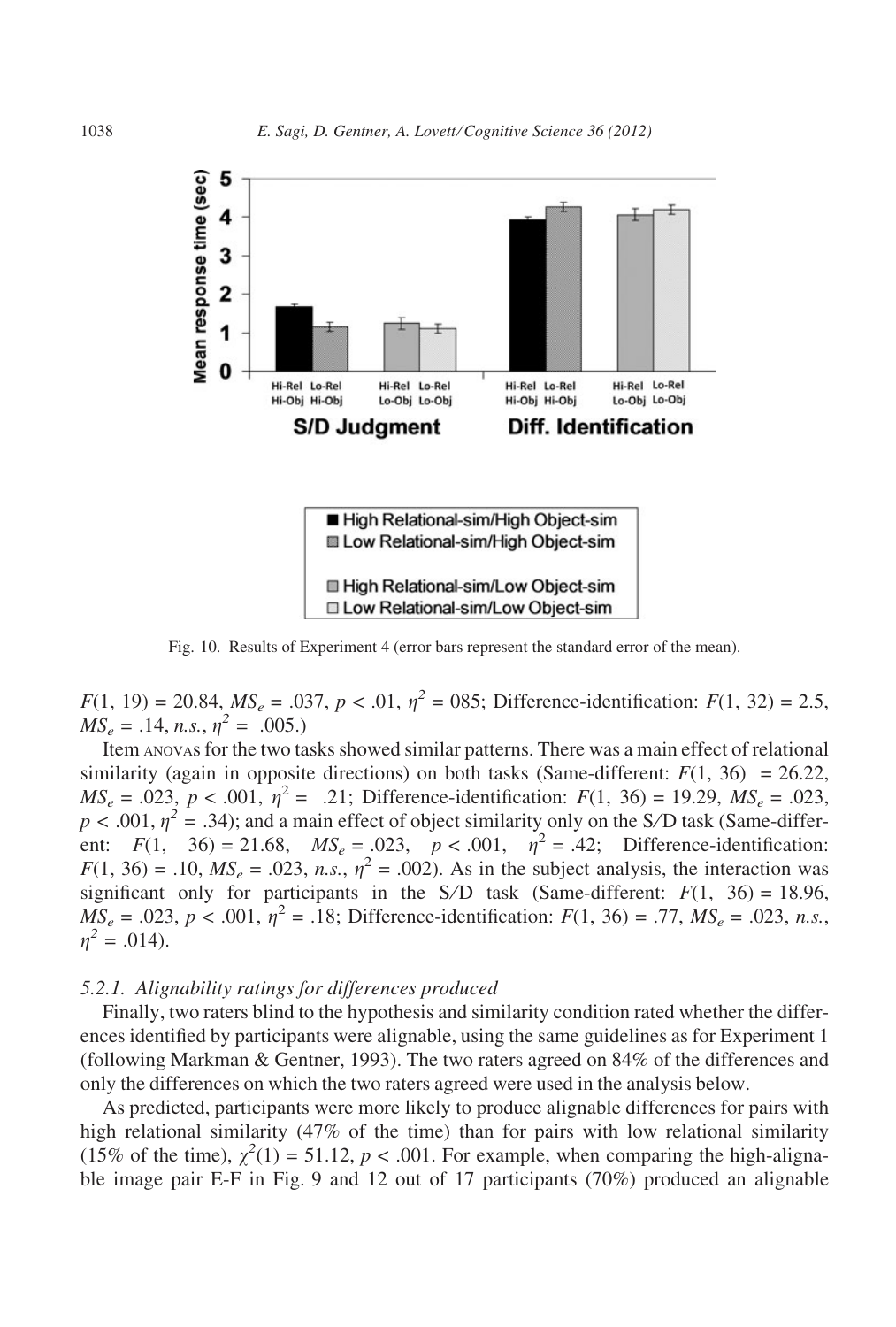difference that contrasted the star in one image with the plus sign in the other (e.g., ''Right had star instead of a plus sign''). In contrast, when comparing the low-alignable pair E-G, only 4 out of 14 participants (29%) produced an alignable difference; not surprisingly, none of these identified the star in one image and the plus sign in the other. This pattern is similar to the pattern found in Experiment 1, as well as to prior findings with both pairs of concepts (Gentner & Gunn, 2001; Gentner & Markman, 1994; Markman & Gentner, 1993) and pairs of images (Markman & Gentner, 1996), in which participants were more likely to produce alignable differences for highly alignable pairs<sup>9</sup>

#### 5.2.2. Summary

These findings further bear out the predicted task dissociation whereby similarity facilitates fast responding in the difference-identification task and hampers it in the S⁄D task. They also carry the findings to a new level of specificity, by delineating distinct effects of object similarity and relational similarity. For the S⁄D task, high similarity—both object similarity and relational similarity—is associated with slow responding, consistent with the claim that pairs with very few early local matches can be rejected immediately. For the difference-identification task, high relational similarity (but not high object similarity) is associated with fast responding, consistent with the claim that alignable differences pop out to people only after the alignment process is complete.

#### 6. Computational model

We now present a computational simulation of the two tasks, using SME to carry out the comparison process. We focus on Experiment 4, which offers the most detailed set of findings. We also simulated the results of Experiment 1 (see Appendix 1); however, this simulation is less informative than that of Experiment 4, because in Experiment 1 relational similarity and object similarity were varied together, while in Experiment 4 they were varied orthogonally.

A key goal in our work on similarity and analogy is to escape the need for hand-coding the input. The use of hand-coded representations of the input, as is common practice in cognitive simulations, allows the researcher to tailor the representations to fit the program's capabilities (Gentner & Forbus, 2011; Hofstadter & Mitchell, 1994), with a concomitant loss of credibility in the findings. To escape hand-coded representations, the input to the simulation was created by an automatic encoding system for perceptual images called CogSketch (Forbus, Usher, Lovett, Lockwood, & Wetzel, 2008; Lovett, Gentner, & Forbus, 2006).

CogSketch is a sketch understanding system that automatically encodes representations of two-dimensional images. It can generate representations for sketches drawn on a tablet by a user or (as in the present case) for images imported from PowerPoint. The representations produced by CogSketch include both object descriptions and relations between objects. These include positional relations, which describe one object's location relative to another, and topological relations, which describe cases where one object intersects another or is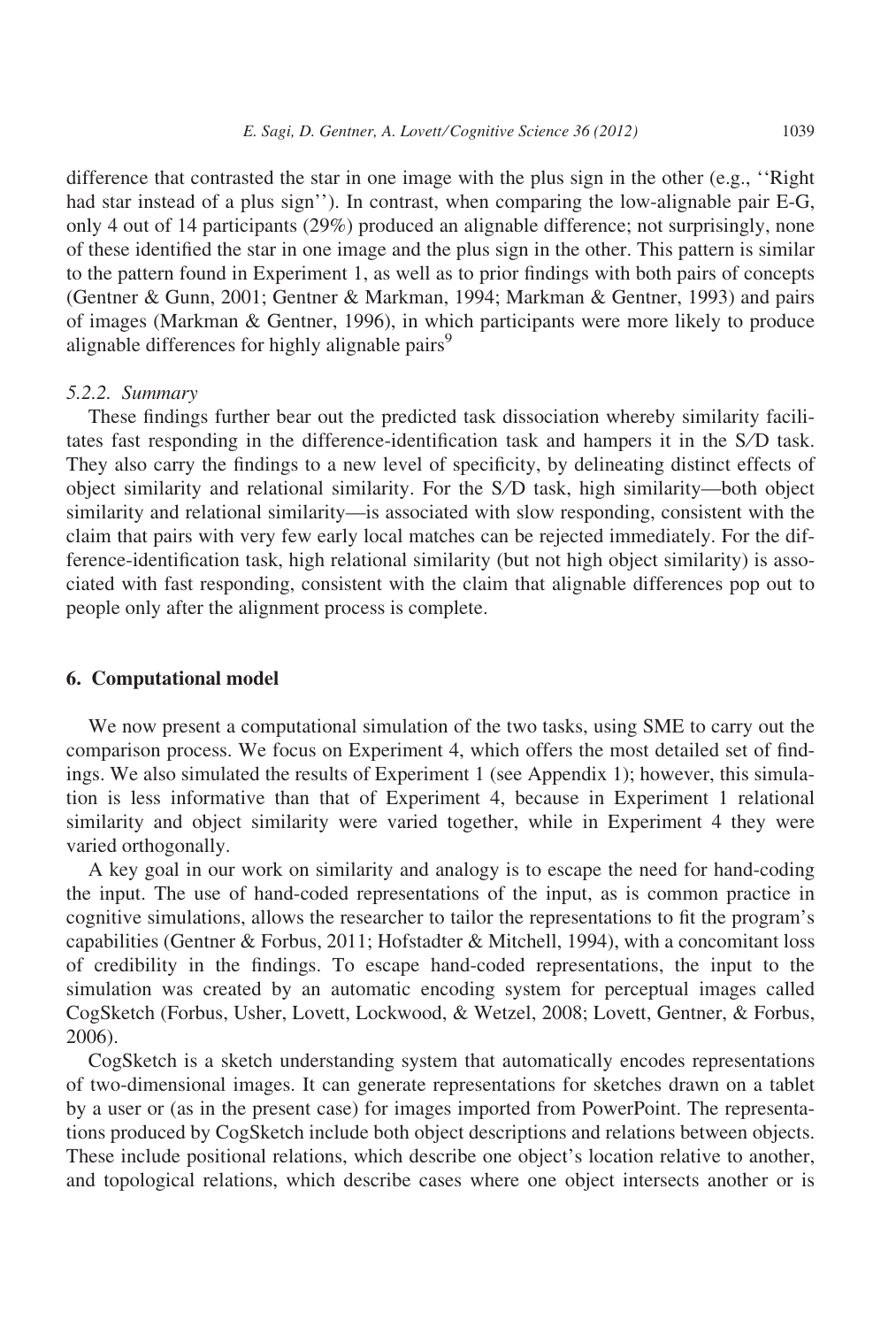located inside another. The representations used in this simulation also include configural groupings of objects (e.g., Love, Rouder, & Wisniewski, 1999; Navon, 1977). Configural groupings, computed based on colinearity and proximity, include rows of three objects or pairs of adjacent objects. These groups provide a rough approximation of the salient configurations within the images.

#### 6.1. Model implementation

The comparison process uses the SME (Falkenhainer et al., 1989; Forbus & Oblinger, 1990). Recall that SME implements Gentner's (1983, 1989) structure-mapping theory as a three-step, incremental process (see Fig. 2). First, it identifies all local identity matches between expressions in the two representations. This is done without regard for consistency; there are typically many mutually inconsistent matches. In stage 2, structural consistency is enforced, and the local matches separate into internally consistent clusters (kernels). In stage 3, the kernels are merged into a large, structurally consistent global mapping. This global mapping—which constitutes the aligned structure between the two analogs—gives rise to alignable differences (differences that occupy the same structural role in the two analogs). When these processes run to completion, the model can both determine whether the two items are the same or different and name a specific difference between them. However, for very dissimilar stimuli, the model can abort the alignment process early, based on finding relatively few initial local matches between the two items. This permits fast ''different'' responses for very low-similarity pairs.

We simulated the two tasks by running SME on the materials used with human participants. The questions of interest are (a) Do the similarity measures generated by SME correlate appropriately with human response times on the tasks? and (b) Does SME show the same dissociation between the tasks as was found in the human data? For the differenceidentification task, according to the theory, a full alignment is required. We can gauge the alignability of a pair simply by taking SME's standard structural evaluation score (a measure of similarity that takes into account structural overlap as well as featural matches) for the global mapping.<sup>10</sup> Recall that high-similarity pairs are characterized by high structural evaluations and by fast alignment times (because they generally require only a single greedy merge pass). Thus, we should find that high structural evaluation scores predict fast difference-identification responses. For the S⁄D task, the dominant factor in predicting timing is whether the alignment process can be aborted early, permitting very fast ''different'' responses. For this, we needed to devise a measure of initial local matches, as described below. Thus, the prediction is that for low-similarity pairs, there will be many fewer initial matches than for high-similarity pairs, permitting early termination and fast ''different'' responses for low-similarity pairs.

## 6.2. Simulation

We evaluated the model by running it directly on the materials used with human participants, using the encodings automatically generated by CogSketch.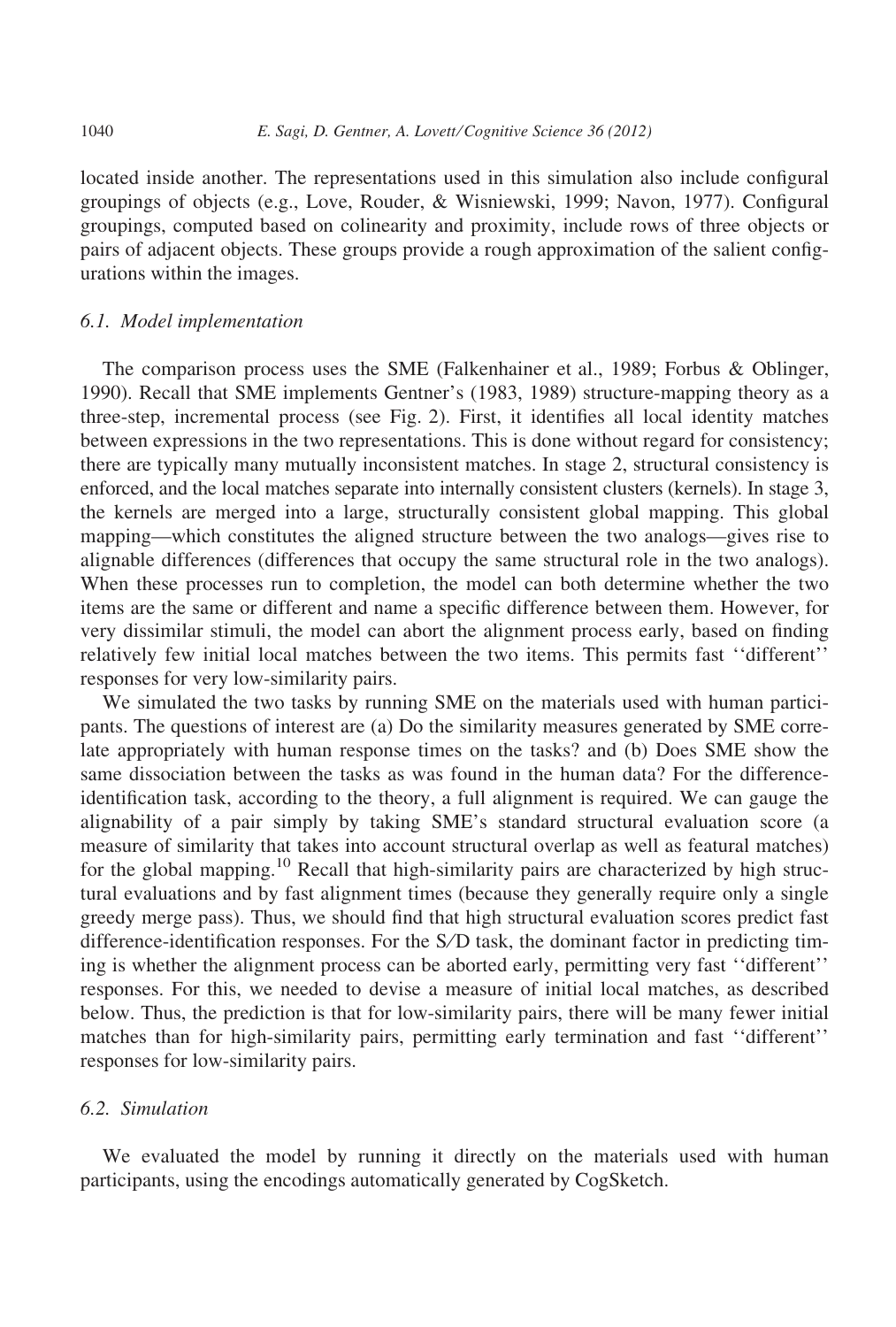#### 6.2.1. Procedure

We ran the model on the same 40 pairs as were used in Experiment  $4<sup>11</sup>$  The images were imported directly into CogSketch as bitmaps from the same PowerPoint stimuli given to the participants. CogSketch automatically constructed an object representation for each Power-Point shape<sup>12</sup> and encoded spatial relations (such as left of) and configural groupings applying to two or three shapes (such as row).

We considered two measures generated by SME for each pairing. Both measures were normalized based on the sum of the sizes of the two representations:

Local object matches score: The number of local identity matches found by SME between object attributes in the first stage of SME. This is a derived measure in which consider only the contribution of objects to similarity in SME's first stage.<sup>13</sup>

**Mapping score:** The structural evaluation score for global mappings computed by SME between the complete representations. This score reflects the overall alignment of the two images, which is chiefly determined by the degree of relational similarity.

The key question is whether SME's patterns will match those of the human participants. Recall that in Experiment 4, our participants showed distinct patterns of similarity effects for the two tasks. For the S/D task, low similarity—either object similarity or relational similarity—is associated with fast responding, consistent with the claim that fast ''different'' responses are possible whenever the first stage of SME's comparison process reveals very few initial matches. For the difference-identification task, high relational similarity (but not high object similarity) is associated with fast responding. For this task, alignability is the key factor, because alignable differences leap out only after the alignment process is complete.

Thus, for the simulation to match human performance the results should be as follows:

(1) For the S⁄D task, both the local object matches score and the mapping score should correlate positively with human response times, because fast ''different'' responses can be made when either object similarity or relational similarity is low; (2) for the difference-identification task, SME's mapping score—which reflects the degree to which the two images are aligned—should correlate negatively with human response times (that is, high scores should lead to fast response times). However, the object matches score should not correlate with performance, reflecting the prediction that object similarity will (in general) not play a role in difference identification.

#### 6.2.2. Results

Fig. 11 provides scatterplots that plot the predictions of the model against the mean response times from Experiment 4. We consider each of these predictions in turn. First, for the S⁄D task, both mapping score and local object matches show a strong positive correlation with response times (mapping score:  $r = .63$ ,  $p < .01$  local object matches:  $r = .59$ ,  $p < .01$ ). This fits with the pattern that humans require more time to say "different" for more similar pairs (both at the object level and at the relational level).

For the difference-identification task, as predicted, mapping score shows a strong negative correlation with response time: that is, a high structural alignment score is associated with fast response times  $(r = -.54, p < .01)$ . A further prediction is that we should see no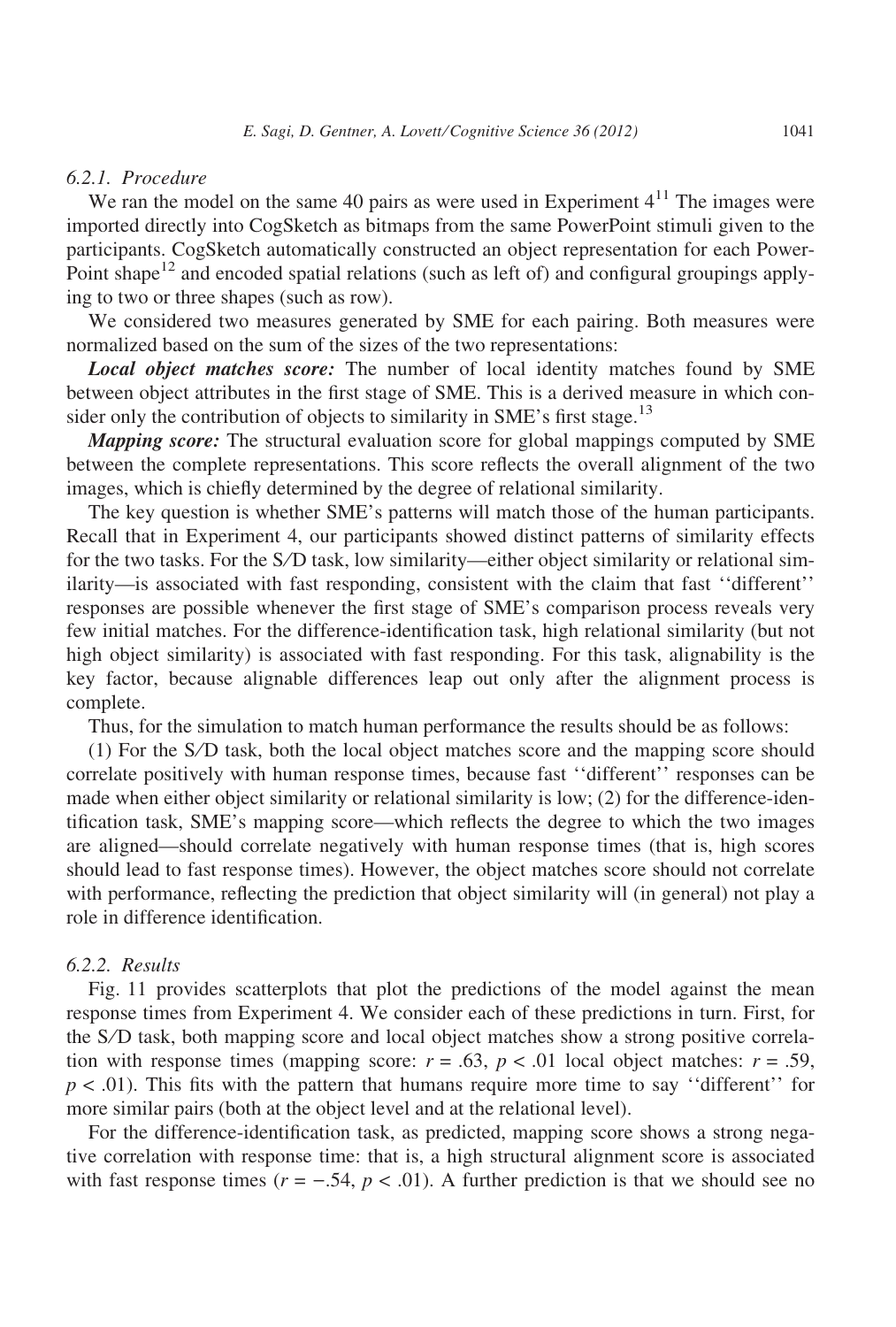

Fig. 11. Scatterplots of the response times in Experiment 4 plotted against the predictions of the model. Results for the S/D task are shown in the top line (A and B), and for the difference-identification task in the bottom line (C and D). (A) and (C) plot the results against SME's local object matches score, (B) and (D) plot the results against SME's mapping score. The line in each plot shows the fitted regression line and the gray area around it represents the 95% confidence interval.

correlation between the local object matches score and the difference-identification response time. This correlation is nonsignificant  $(r = -.27, p = .09)$ , producing the expected dissociation.<sup>14</sup> This fits with the pattern that noticing a specific difference in general requires aligning the pair.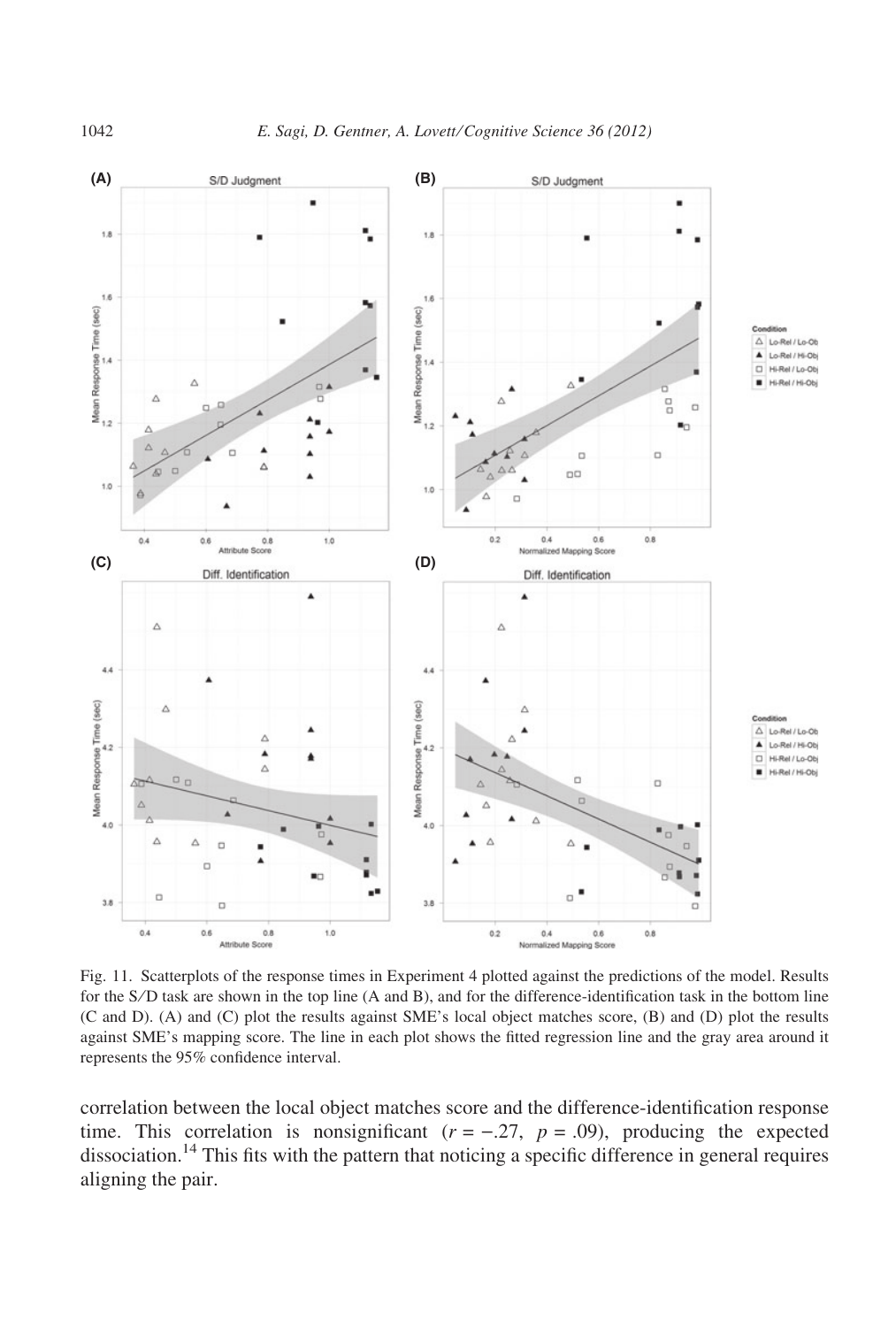These results demonstrate that SME generates measures that correlate with human performance on both similarity tasks. Furthermore, its measure of object similarity shows the expected dissociation between the tasks: It correlates with performance on the S⁄D task, in which object similarity matters, but not on the difference-identification task, in which object similarity is far less important.

#### 6.2.3. Further analyses

In the above analyses, we used SME's mapping score as a measure of relational similarity in the S⁄D task. However, this is an approximate measure, because the full structural evaluation score is only computed at the end of the alignment and includes credit for depth of structure as well as for sheer number of matches. To better approximate the number of local relational matches in the initial stages of SME's operation, we devised another measure. Based on prior research suggesting that relational configurations—such as rows and columns of objects—are encoded and matched early in perceptual similarity tasks (Love et al., 1999), we computed the number of local matches between configural groupings of objects. This configural matches score is the number of local matches at the first stage of SME between configurations such as horizontal rows of objects or vertical pairs<sup>15</sup> of objects.

Our prediction was that the configural matches score would correlate positively with response time in the S⁄D task, because quick ''different'' responses are possible only when the number of initial matches is low. This prediction was borne out  $(r = .62, p < .01)$ . Importantly, the configural matches score also correlated negatively with response times in the difference-identification task ( $r = -.57$ ,  $p < .01$ ), consistent with the idea that configural matches contribute to relational similarity.

#### 6.2.4. Summary

SME captures the pattern shown by human participants, including the distinct effects of object similarity and relational similarity. For the S⁄D task, the number of local matches in the first stage (both relational and object attribute matches) correlates negatively with participants' response times. This is consistent with the finding that high similarity—both object similarity and relational similarity—is associated with relatively slow S⁄D responding, because pairs with many early local matches cannot be rejected in the first stage. For the difference-identification task, high relational similarity (but not high object similarity) is associated with fast responding, consistent with the claim that alignable differences pop out to people only after the alignment process is complete.

### 7. General discussion

We tested the predictions of structure-mapping theory, and, more specifically, of the model of comparison processing embodied in SME. In this model, comparison processing is accomplished by a three-stage process of (a) identifying local matches; (b) sorting the initial set of matches into structurally consistent kernels; and (c) combining the kernels into one or more large global mappings. This model makes three predictions: (1) saying ''different'' in a same-different task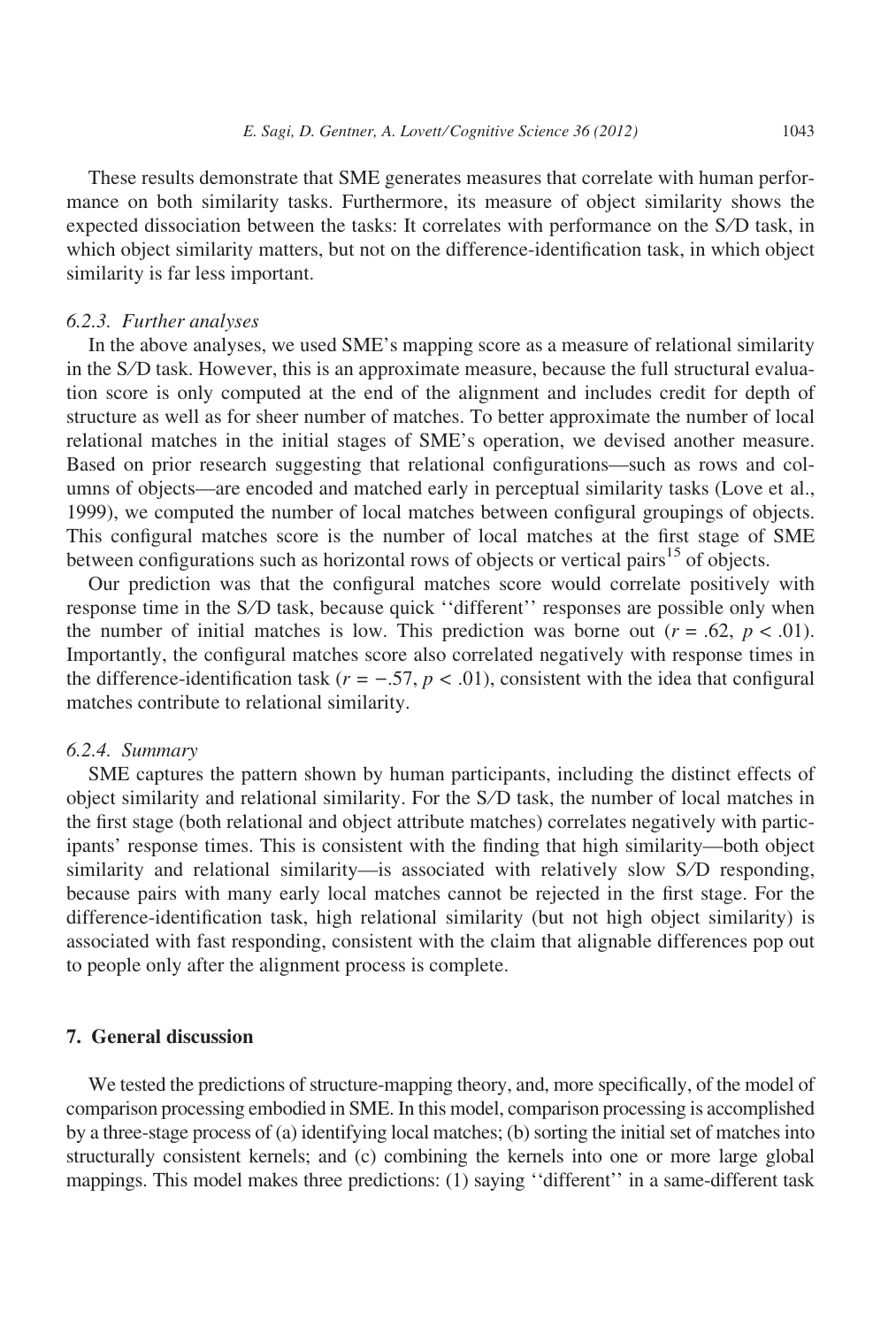should be fastest for low-similarity pairs; (2) identifying a specific difference should be fastest for high-similarity pairs; and (3) the same-different task should require far less time than the difference-identification task. Thus, the two highly related difference-processing tasks examined here should show radically different patterns of responding. While non-structural theories of similarity, such as feature-set-intersection and mental distance models, can predict patterns (1) and (3), they do not predict pattern (2) and its disassociation with (1).

In Experiment 1, we found evidence for all three predictions, using pairs of simple heraldic shield images. The pairs in Experiment 1 were constructed to differ in only one feature for the high-similarity pairs, and in many features for the low-similarity pairs. In Experiment 2, we generalized the findings to a more natural situation by using complex drawings of plants, for which both high- and low-similarity pairs had many differences. Again, all three predictions were borne out—evidence for the robustness of the phenomenon. However, nonstructural theories of similarity could still be maintained, by arguing that the disassociation between patterns (1) and (2) is not inherent in the comparison process, but rather stems from post-comparison choice processes. That is, it could be that the greater time to identify a difference for low-similarity pairs simply results from the difficulty of choosing which of the many potential differences to name. Experiment 3 was designed to rule out this possibility. In that study, participants were precued as to which difference to report. Even though participants knew in advance which shape to report on (same-color or differentcolor), they still showed an advantage for alignable over nonalignable pairs. This difference cannot be accounted for by post-comparison selection time, but it is predicted by the structure-mapping process model. Because detecting a specific difference is fastest when the difference appears as an alignable difference, people will be faster in this task with pairs that are easily aligned than with those that are not.

In Experiment 4, we went beyond the simple dichotomy between high- and low-similarity and tested our predictions at a more fine-grained level. Structure-mapping makes a distinction between relational similarity—similarity between the patterns of relations in the two items—and object similarity—similarity in the elements within the two items. This distinction is important because it is relational similarity that determines whether a pair can be aligned. In Experiment 4, we independently varied object similarity and relational similarity, and found the predicted pattern. First, as in the prior three studies, the two tasks showed a reverse relation with similarity, with S⁄D responding slower for high similarity and difference identification faster for high similarity. More tellingly, we also found the predicted effects of specific kinds of similarity. For the S⁄D task, low similarity—either object similarity and/or relational similarity—led to fast responding, consistent with the claim that pairs with very few early local matches can be rejected immediately. For the differenceidentification task, only high relational similarity led to fast responding, consistent with the claim that a full alignment is required in order for alignable differences to pop out. Thus, we must add a fourth pattern to the three noted above: Pattern (4) is that difference identification is preferentially sensitive to relational similarity and not object similarity.

We verified that SME's three-stage comparison process successfully simulates both Experiment 1 (in Appendix 1) and Experiment 4. In both simulations, SME captured the pattern of relatively rapid S⁄D responding that is fastest (at detecting difference) for highly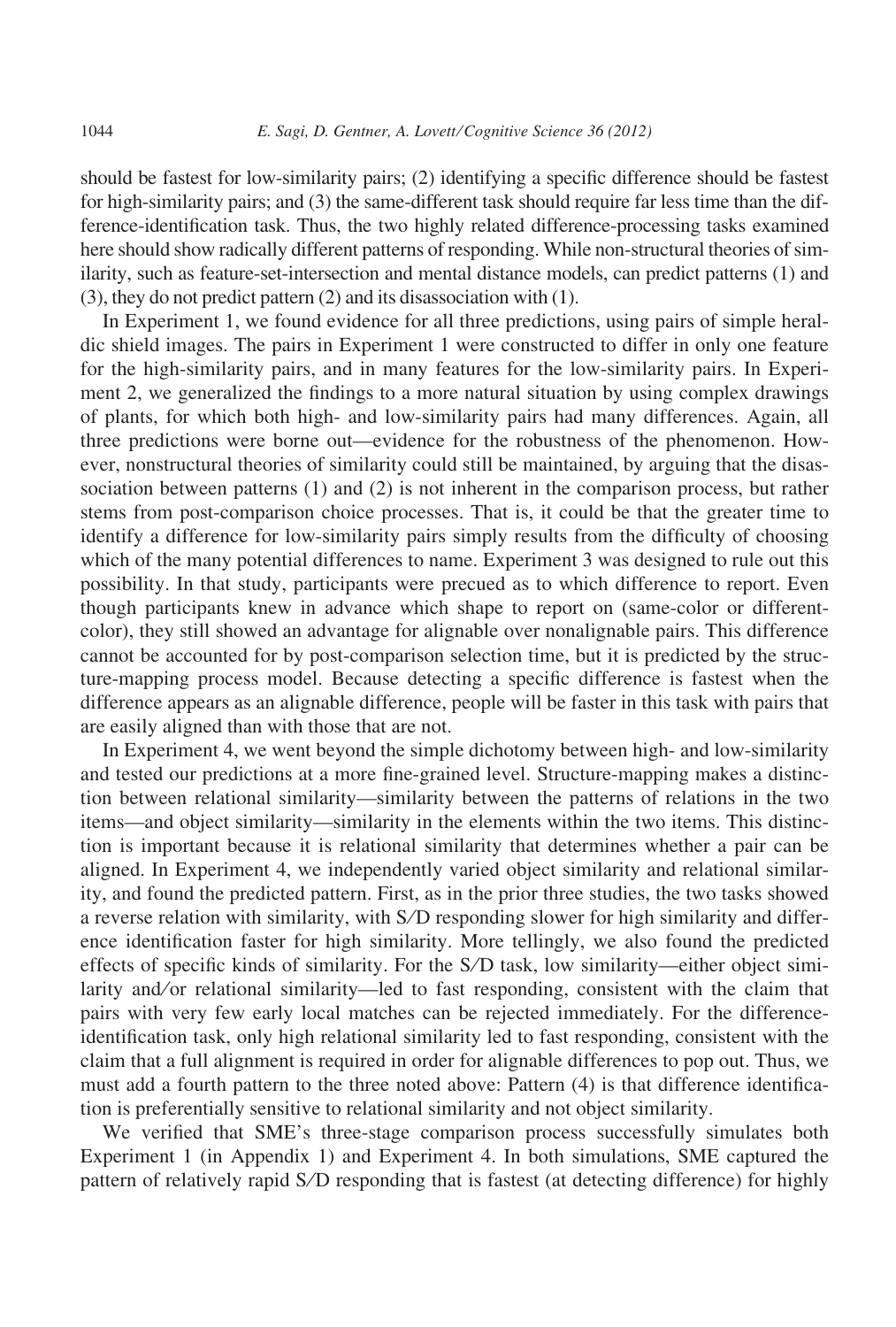dissimilar pairs; and relatively slower difference-identification responding that is fastest for highly similar pairs. SME also captured the finding from Experiment 4, that S⁄D responding is sensitive to any kind of local similarity—whether at the object level or at the relational level—while difference identification is sensitive only to relational similarity. Importantly, the representations used by SME were automatically generated by an independent sketchunderstanding system, Forbus et al.'s (2008) CogSketch; thus, the results do not arise from tailoring the representations to fit our predictions.

These findings of a task disassociation are difficult to reconcile with nonstructural accounts of representation and comparison, such as feature-set-intersection models and mental distance models. Both of these predict a positive relation between the two tasks. In featural models, the fewer the differences that exist between two objects, the harder it should be *both* to detect that they are different and to identify a specific difference between them. Likewise, in mental distance models, the fewer the dimensions of difference, and the smaller the distance along a given dimension, the harder both tasks should be. Nonstructural models also have no way to capture our fourth pattern that the speed of difference identification depends specifically on relational similarity. Given the centrality of comparison processes in human cognition, these findings add to the case for structured models of representation (Gentner & Markman, 1995; Holyoak & Hummel, 2000; Jones & Love, 2007; Markman & Dietrich, 2000).

In sum, our findings suggest that S⁄D judgments are qualitatively different from the identification of differences. More specifically, the alignability of the images plays a large role in the identification of differences, but not in S⁄D judgments. This dissociation between the tasks is best explained by positing structural comparison processes, as in structure-mapping theory.

#### 8. Conclusions

Similarity comparison is fundamental to human cognition and perception. It is central in recognition and categorization, in decision making, and in learning and transfer. While the importance of finding commonalities is widely recognized in conceptual structure (e.g., Goldstone, 1994; Murphy, 2002; Smith & Medin, 1984), the role of differences—particularly alignable differences—is also crucial to an understanding of category structure (Markman & Wisniewski, 1997). Further, individual differences in propensity to attend to alignable differences may signal the degree to which people attend to conceptual structure rather than simply attending to associative strength (Golonka & Estes, 2009). The present results support the idea that human comparison processes are multistage computations that operate over complex structured representations.

#### **Notes**

1. There are, of course, limits on this prediction. For example, if we compare a small white pebble with a small black pebble plus an elephant, the first difference we're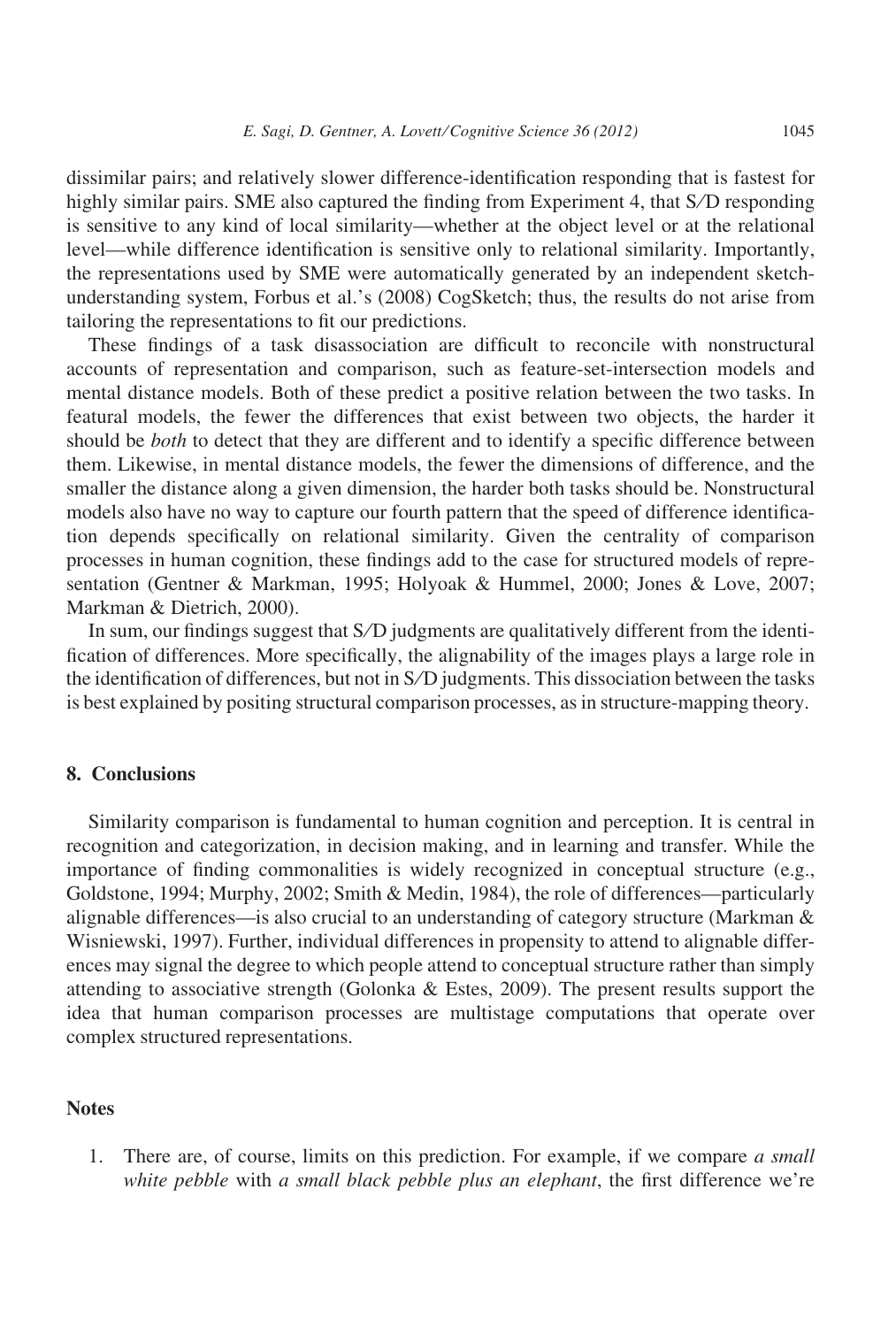likely to notice is elephant⁄ no elephant—a nonalignable difference. But assuming roughly comparable intrinsic salience, alignable differences will stand out.

- 2. In the current implementation of SME, this process is serial (but very fast). However, we posit that it may proceed in parallel in the brain.
- 3. If the two largest kernels are similar in size, SME computes the global match twice—once starting from the largest kernel and one starting from the second-largest kernel (see Forbus et al., 1994, for details).
- 4. When the largest kernel is sufficiently greater in its structural evaluation than the next-largest, it is not necessary to compute a second merge.
- 5. The prediction that a larger match will be faster than a smaller match results from the key starting assumption of structured representations; it is impossible to make this prediction if one assumes independent-feature representations.
- 6. We chose to use the per-participant⁄ condition median rather than the mean to reduce the effect of reaction time outliers. For a discussion of this and other methods for controlling outliers in reaction time data, see Ratcliff (1993).
- 7. We thank Mark Beeman and Steve Franconeri for suggesting this method.
- 8. We assume that the relational structure that participants notice and use in these images will include configural patterns such as *parallel rows of objects* as well as detailed relations between pairs of objects, such as *Left-of(duck, star)*.
- 9. Considering only pairs with high relational similarity, a higher percentage of alignable differences was produced for pairs that were also high in object similarity than for pairs that were low in object similarity (62% vs. 32%,  $\chi^2(1) = 20.70$ ,  $p < .001$ ). This is consistent with prior findings that literal similar matches are easier to align than are purely relational matches (Gentner & Kurtz, 2006).
- 10. This metric takes into account not only the size of the global mapping but also its depth.
- 11. We also simulated the results of Experiment 1 (Appendix 1). SME's measures correlate as predicted with human response times. However, because relational similarity and object similarity were conflated in Experiment 1 (that is, there were just two conditions—high and low similarity), the measures generated by SME for the two tasks were highly correlated.
- 12. Of the ten constituent object shapes used in the psychological experiment, two were made up of multiple shapes in PowerPoint. These were simplified in PowerPoint so that CogSketch would build only one shape for each of them. In addition, two of the 40 images used required slight touching up in PowerPoint.
- 13. The motivation for considering only the initial object-property matches is that evidence from other studies indicates that in encoding the items, object properties are encoded before relations (Lovett, Gentner, Forbus, & Sagi, 2009).
- 14. Because this correlation is marginally significant, we investigated further and found that this correlation is due to variance that is almost entirely shared with the mapping score. This is not the case for the correlation between local matches and the results of the S⁄D task.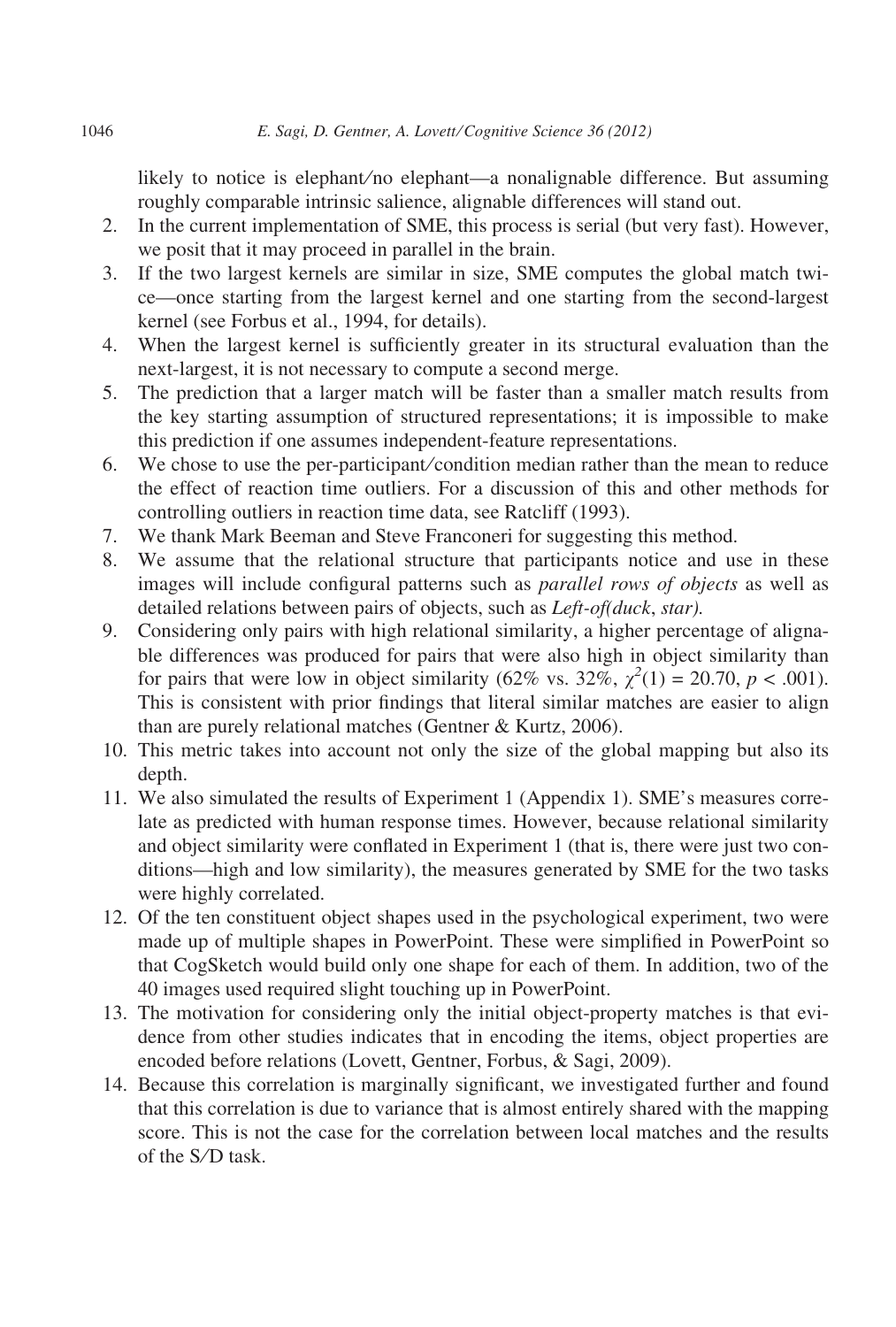- 15. A vertical (or horizontal) pair, such as *Horizontal-pair* (*DS*) differs from a binary relation between two objects, such as *Left-of (duck, star)* in that it does not specify the order of its arguments; instead, the arguments have separate *part-of* relations with the group, as in Part-of (duck, DS).
- 16. To ensure that these changes did not alter the pattern of results, we replicated Experiment 1 with a new group of human subjects using these simplified materials and found the same pattern of results.

#### Acknowledgments

This research was supported by Office of Naval Research grant N00014-02-1-0078 and by NSF SLC grant SBE-0541957 awarded to the Spatial Intelligence and Learning Center (SILC). We thank Steve Franconeri for valuable advice throughout the project. We also thank Satoru Suzuki and Mark Beeman for helpful suggestions, and Kathleen Braun for her inestimable help with the research throughout the project.

#### References

- Bassok, M. (1990). Transfer of domain-specific problem-solving procedures. Journal of Experimental Psychology: Learning, Memory and Cognition, 16 (3), 522–533.
- Falkenhainer, B., Forbus, K. D., & Gentner, D. (1989). The structure-mapping engine: Algorithm and examples. Artificial Intelligence, 41, 1–63.
- Farell, B. (1985). Same-different judgments: A review of current controversies in perceptual comparisons. Psychological Bulletin, 98, 419–456.
- Forbus, K., Ferguson, R., & Gentner, D. (1994). Incrementalstructure-mapping. In A. Ram & K. Elselt (Eds.), Proceedings of the Sixteenth Annual Conference of the Cognitive Science Society (pp. 313–318). Hillsdale, NJ: Erlbaum.
- Forbus, K. D., Gentner, D., & Law, K. (1995). MAC/FAC: A model of similarity-based retrieval. Cognitive Science, 19 (2), 141–205.
- Forbus, K., & Oblinger, D. (1990). Making SME Greedy and Pragmatic. In: Proceedings of the 12th Annual Meeting of the Cognitive Science Society.
- Forbus, K., Usher, J., Lovett, A., Lockwood, K., & Wetzel, J. (2008). CogSketch: Open-Domain Sketch Understanding for Cognitive Science Research and for Education. In: Proceedings of the Fifth Eurographics Workshop on SBIM.
- Gentner, D. (1983). Structure-mapping: A theoretical framework for analogy. Cognitive Science, 7, 155–170.
- Gentner, D. (1989). The mechanisms of analogical learning. In S. Vosniadou & A. Ortony (Eds.), Similarity and analogical reasoning (pp. 199–241). London: Cambridge University Press.
- Gentner, D. (2003). Why we're so smart. In D. Gentner & S. Goldin-Meadow (Eds.), Language in mind: Advances in the study of language and cognition (pp. 195–235). Cambridge, MA: MIT Press.
- Gentner, D., & Forbus, K. (2011). Computational models of analogy. WIREs Cognitive Science, 2, 266–276.
- Gentner, D., & Gunn, V. (2001). Structural alignment facilitates the noticing of differences. Memory and Cognition, 29 (4), 565–577.
- Gentner, D., & Kurtz, K. (2006). Relations, objects, and the composition of analogies. Cognitive Science, 30, 609–642.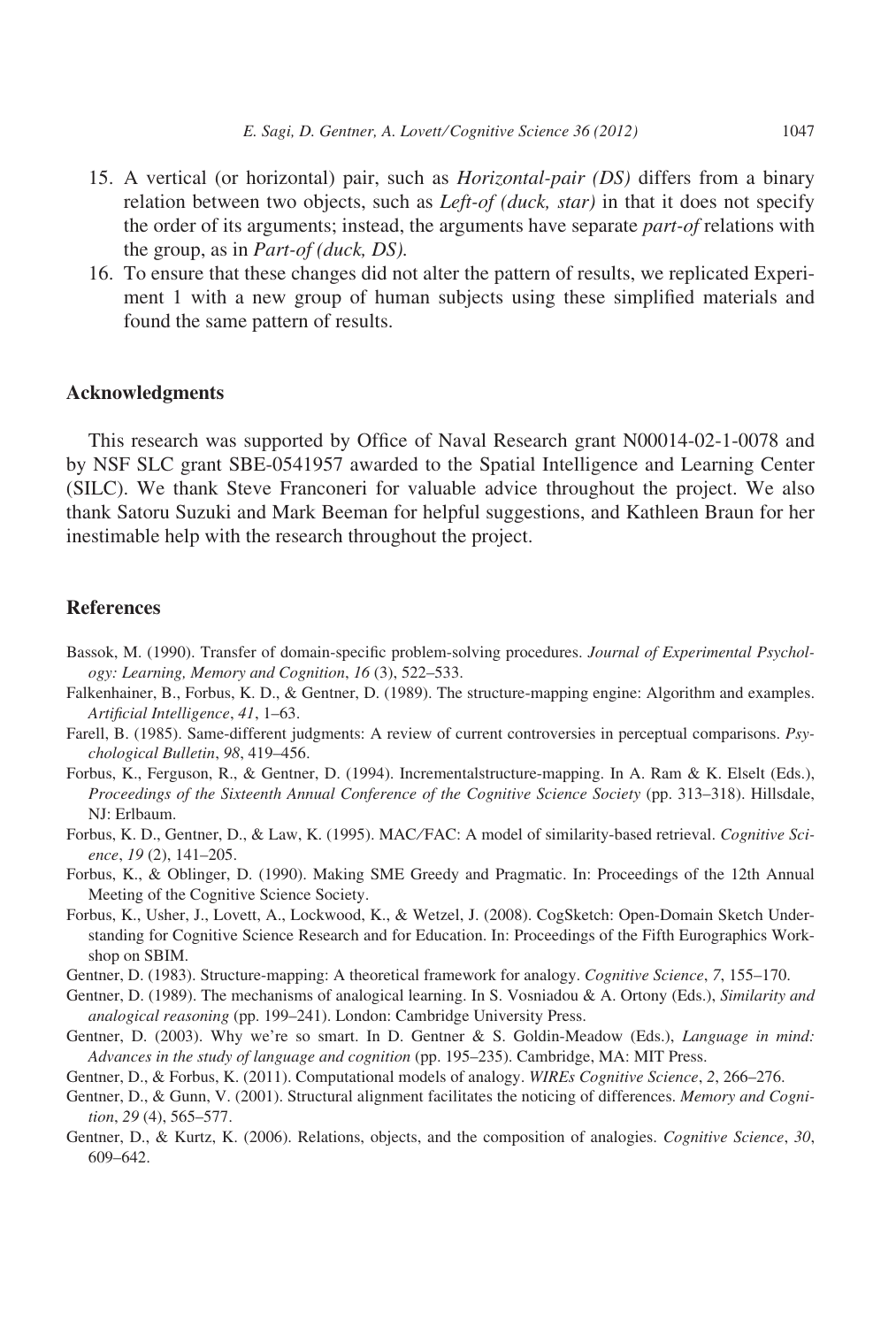- Gentner, D., & Markman, A. B. (1993). Structural alignment during similarity comparisons. Cognitive Psychology, 25, 431–467.
- Gentner, D., & Markman, A. B. (1994). Structural alignment in comparison: No difference without similarity. Psychological Science, 5 (3), 152–158.
- Gentner, D., & Markman, A. B. (1995). Similarity is like analogy: Structural alignment in comparison. In C. Cacciari (Ed.), Similarity in language, thought and perception (pp. 111–147). Brussels: Brepols.
- Gentner, D., & Markman, A. B. (1997). Structure mapping in analogy and similarity. American Psychologist, 52, 45–56.
- Gentner, D., Rattermann, M. J., & Forbus, K. D. (1993). The roles of similarity in transfer: Separating retrievability from inferential soundness. Cognitive Psychology, 25 (4), 524–575.
- Gick, M. L., & Holyoak, K. J. (1980). Analogical problem solving. Cognitive Psychology, 12, 306-355.
- Gick, M. L., & Holyoak, K. J. (1983). Schema induction and analogical transfer. Cognitive Psychology, 15, 1–38.
- Gillund, G., & Shiffrin, R. M. (1984). A retrieval model for both recognition and recall. Psychological Review, 91 (1), 1–67.
- Goldstone, R. L. (1994). The role of similarity in categorization: Providing a groundwork. *Cognition*, 52 (2), 125–157.
- Goldstone, R. L., & Medin, D. L. (1994). Time course of comparison. Journal of Experimental Psychology: Learning, Memory and Cognition, 20 (1), 29–50.
- Golonka, S., & Estes, Z. (2009). Thematic relations affect similarity via commonalities. Journal of Experimental Psychology: Learning, Memory, and Cognition, 35, 1454–1464.
- Hahn, U., Chater, N., & Richardson, L. B. (2003). Similarity as transformation. *Cognition*, 87(1), 1–32.
- Hampton, J. A. (1997). Conceptual combination: Conjunction and negation of natural concepts. Memory and Cognition, 25, 888–909.
- Harter, J. (Ed.) (2008) Plants: 2,400 copyright-free illustrations of flowers, trees, fruits and vegetables (Dover Pictorial Archive Series). Mineola, NY: Dover Publications.
- Hofstadter, D. R., & Mitchell, M. (1994). The Copycat Project: A model of mental fluidity and analogy-making. In K. J. Holyoak & J. A. Barnden, (Eds.), Advances in connectionist and neural computation theory, vol. 2. Analogical connections (pp. 31–112). Norwood, NJ: Ablex.
- Holyoak, K. J., & Hummel, J. E. (2000). The proper treatment of symbols in a connectionist architecture. In E. Dietrich & A. Markman (Eds.), Cognitive dynamics: Conceptual change in humans and machines (pp. 229– 264). Hillsdale, NJ: Erlbaum.
- Holyoak, K. J., & Thagard, P. (1989). Analogical mapping by constraint satisfaction. Cognitive Science, 13 (3), 295–355.
- Hummel, J. E., & Holyoak, K. J. (1997). LISA: A computational model of analogical inference and schema induction. Psychological Review, 104, 427–466.
- Jones, M., & Love, B. C. (2007). Beyond common features: The role of roles in determining similarity. Cognitive Psychology, 55, 196–231.
- Krawczyk, D., Holyoak, K., & Hummel, J. (2004). Structural constraints and object similarity in analogical mapping and inference. Thinking and Reasoning, 10, 85–104.
- Larkey, L. B., & Love, B. C. (2003). CAB: Connectionist analogy builder. Cognitive Science, 27 (5), 781–794.
- Love, B. C., Rouder, J. N., & Wisniewski, E. J. (1999). A structural account of global and local processing. Cognitive Psychology, 38, 291–316.
- Lovett, A., Gentner, D., & Forbus, K. (2006). Simulating time-course phenomena in perceptual similarity via incremental encoding. In R. Sun & N. Miyake (Eds.), Proceedings of the Twenty-eighth Annual Meeting of the Cognitive Science Society (pp. 1723–1728). Mahwah, NJ: Erlbaum.
- Lovett, A., Gentner, D., Forbus, K., & Sagi, E. (2009). Using analogical mapping to simulate time-course phenomena in perceptual similarity. Cognitive Systems Research, 10, 216–228.
- Luce, R. D. (1986). Response times: Their role in inferring elementary mental organization. New York: Oxford University Press.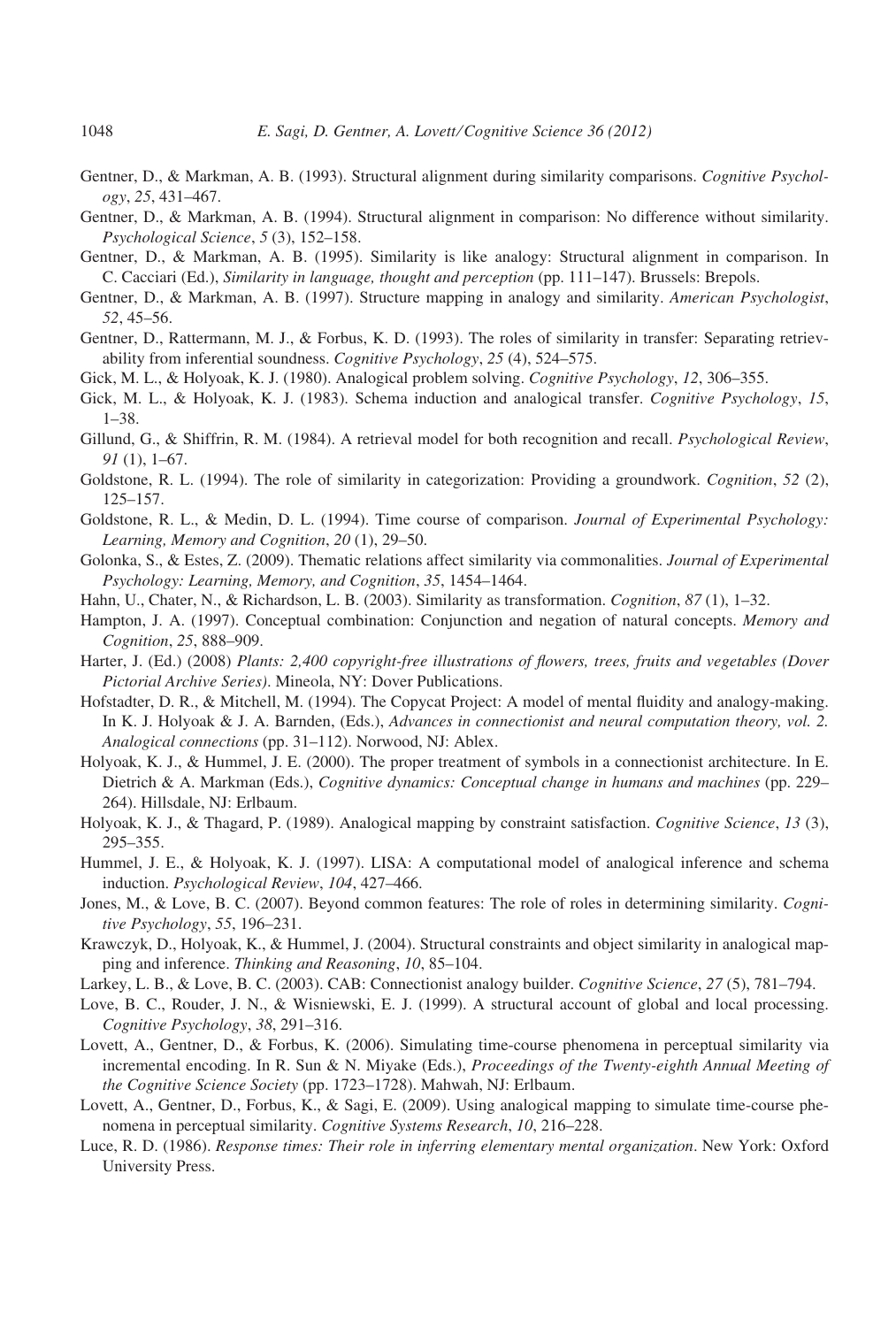- Markman, A. B., & Dietrich, E. (2000). In defense of representation. Cognitive Psychology, 40 (2), 138–171.
- Markman, A. B., & Gentner, D. (1993). Splitting the differences: A structural alignment view of similarity. Journal of Memory and Language, 32, 517–535.
- Markman, A. B., & Gentner, D. (1996). Commonalities and differences in similarity comparisons. Memory & Cognition, 24 (2), 235–249.
- Markman, A. B., & Gentner, D. (2005). Nonintentional similarity processing. In R. Hassin, J. A. Bargh, & J. S. Uleman (Eds.), The new unconscious (pp. 107–137). New York: Oxford University Press.
- Markman, A. B., & Wisniewski, E. J. (1997). Similar and different: The differentiation of basic level categories. Journal of Experimental Psychology: Learning, Memory, and Cognition, 23, 54–70.
- Medin, D. L., Goldstone, R. L., & Markman, A. B. (1995). Comparison and choice: Relations between similarity processes and decision processes. Psychonomic Bulletin and Review, 2, 1–1.
- Medin, D. L., & Schaffer, M. M. (1978). Context theory of classification learning. Psychological Review, 85 (3), 207–238.
- Murphy, G. L. (2002). The Big Book of Concepts. Cambridge, MA: MIT Press.
- Navarro, D. J., & Lee, M. D. (2004). Common and distinctive features in stimulus representation: A modified version of the contrast model. Psychonomic Bulletin & Review, 11 (6), 961–974.
- Navon, D. (1977). Forest before trees: The precedence of global features in visual perception. Cognitive Psychology, 9 (3), 353–383.
- Nosofsky, R. M. (1984). Choice, similarity, and the context theory of classification. Journal of Experimental Psychology: Learning, Memory, and Cognition, 10 (1), 104–114.
- Novick, L. R. (1988). Analogical transfer, problem similarity, and expertise. Journal of Experimental Psychology: Learning, Memory, and Cognition, 14 (3), 510–520.
- Osherson, D. N., Smith, E. E., Wilkie, O., Lopez, A., & Shafir, E. (1990). Category-based induction. Psychological Review, 97 (2), 185–200.
- Posner, M. I., & Mitchell, R. F. (1967). Chronometric analysis of classification. Psychological Review, 74 (5), 392–409.
- Ratcliff, R. (1993). Methods for dealing with reaction time outliers. Psychological Bulletin, 114 (3), 510–532.
- Ross, B. H. (1989). Distinguishing types of superficial similarities: Different effects on the access and use of earlier problems. Journal of Experimental Psychology: Learning, Memory, and Cognition, 15 (3), 456–468.
- Ross, B. H., Perkins, S. J., & Tenpenny, P. L. (1990). Reminding-based category learning. Cognitive Psychology, 22, 460–492.
- Shepard, R. N. (1974). Representation of structure in similarity data: Problems and prospects. Psychometrika, 39, 373–421.
- Shoben, E. J. (1983). Applications of multidimensional scaling in cognitive psychology. Applied Psychological Measurement, 7, 473–490.
- Sloman, S. (1993). Do simple associations lead to systematic reasoning? Behavioral and Brain Sciences, 16, 471–471.
- Smith, E. E., & Medin, D. L. (1984). Categories and concepts. Cambridge, MA: Harvard University Press.
- Tversky, B. (1969). Pictorial and verbal encoding in a short-term memory task. Perception & Psychophysics, 6, 225–233.
- Tversky, A. (1977). Features of similarity. Psychological Review, 84, 327–352.
- Tversky, A., & Kahneman, D. (1981). The framing of decisions and the psychology of choice. Science, 211(4481), 453–458.

#### Appendix 1

#### Simulation of Experiment 1

Experiment 1 used complex heraldic imagery. Because object similarity and relational similarity covaried for this stimulus set, the pattern of human results shows a simple